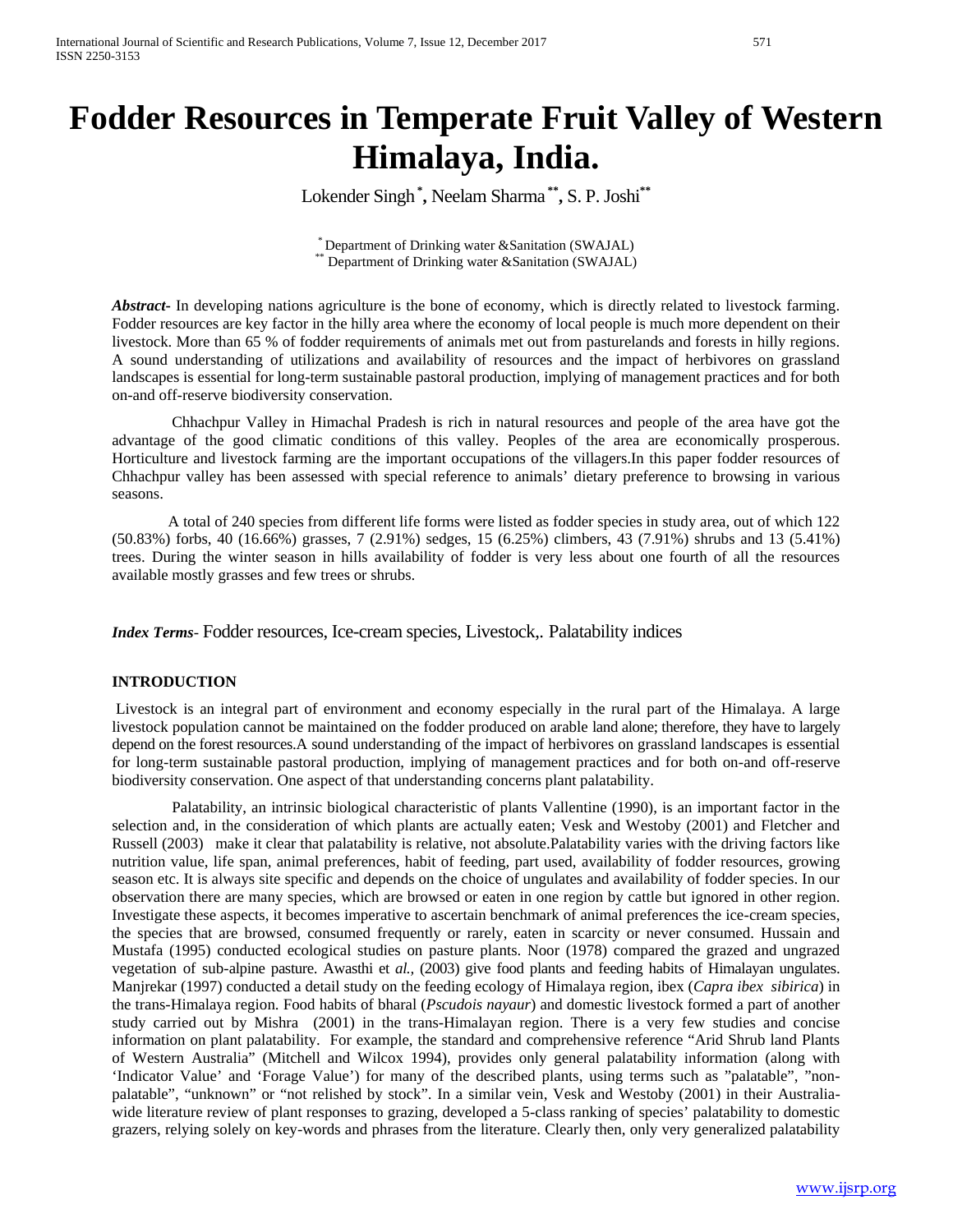information is available for most species-but in reality, does this level of information provide an adequate contribution to the development of a sound understanding of plant utilization, the use of plants as indicators of grazing pressure and the broader subject of rangeland ecological health.Availability of Fodder resources are key factor in the hilly area where the economy of local people much more dependent on their livestock. More than 65 % of fodder requirements of animals met out from pasturelands and forests in hilly regions.

Present study was carried out in Chhachpur Valley of district Shimla, H.P. in western Himalayan region. An analysis of livestock population shows that the cattle population has declined in last two decades drastically, however, the buffalo or stall fed jersey's (breed of cow) population increased significantly due to shift in landuse especially for horticultural practices. Crop grown fields or grasslands are now converted into the orchards. Although villagers have reduced the cattle population but still high pressure on resources exists due to migratory cattle population of gujjars and bakarwals.Favourable climatic conditions and geographical feature of the valley had made it rich in natural resources viz., forests, grasslands, water etc. Singh (2007) had given an enumeration of plants of Chhachpur Valley. This study deals with the fodder resources and animal preference to palatability which will give the better understanding of management of fodder resources in future.

#### **MATERIALS AND METHODS**

#### **Study Area:**

The Chhachpur Valley lies in the Jubbal forest division of district Shimla, Himachal Pradesh in Western Himalaya. It falls between  $30^{\circ}57'$  00" to  $31^{\circ}25'$  20" N latitude and  $77^{\circ}29'$  40" to  $78^{\circ}18'$  42" E longitude. The valley is one of the major apple producing areas of the state.. Altitude varies widely from about between 1250m (Kuddu) to 3000m (Chhachpur, Panju) and falls in the lesser Himalayan Ranges. This wide range of altitude and favourable climatic condition make the valley rich in natural resources.

### **METHEDOLOGY**

#### **Palatability Assessment**

Palatability and non-palatably of the plant species were categorized through personal observation and with the help of information collected from local peoples. Enumerated plant species were examined for the animal preference or rejection to browsing and the species, those are harvested in winter when the fodder resources are very limited, were also listed, plant species, which are otherwise undesirable but only grazed half heartily during scarcity of fodder or droughts, are taken as "non-palatable" and not considered in the list. Putting these facts in mind a palatability indices (PI) i.e. numerals (1, 2, 3 & 4) were made on the basis of best preference of animals for plant during grazing and stall-feeding or their rejection to plant component.

- $\triangleright$  Species grazed by most of the animals every time has given PI (1).
- $\triangleright$  Species grazed certain span of life or in vegetative or during new sprouting has given PI (2)
- $\triangleright$  Species which browsed rarely or in very young stage of sprouting has given PI (3)

 $\triangleright$  Species, which are undesirable grazed in scarcity of fodder resources, has considered "non-palatable" PI (4) is not counted in list.

After this categorization animals have also special preference or choice for a particular species in other word 'icecream' species, on this basis rating of their choice for species had categorized as Very High (VH), High (H), Medium (M), Low (L) and Very Low (VL).

# **RESULTS AND DISCUSSION**

Natural resources are the bone of the economy of the rural area of a country. Livestock is an integral part of environment and economy of the rural areas dependent on these resources. Managements of any forest and grasslands depend on the availability of fodder resources and pressure exerted on them. In this paper an attempt has been made to assess the fodder resources of Chhachpur Valley.

The results of study revealed that valley is rich in fodder resources. A total of 240 species from different life forms as palatable species has been reported, out of which 122 (50.83%) are forbs, 40 (16.66%) grasses, 7 (2.91%) sedges, 15 (6.25%) climbers, 43 (17.91%) shrubs and 13 (5.41%) trees (Table 1). Awasthi (2003) reported 140 wild palatable species for different ungulates of Himalaya.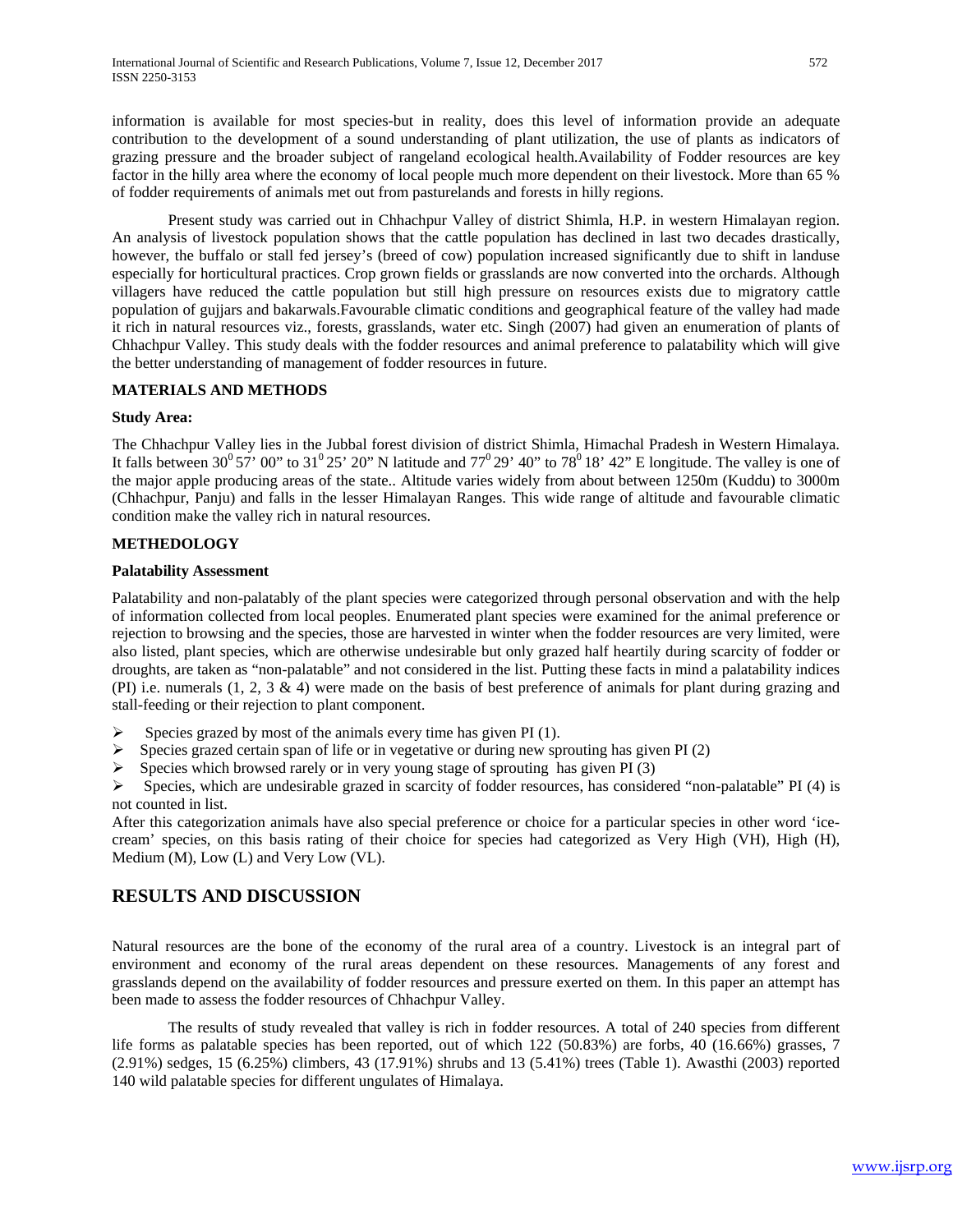Among the available resources animals have different choice for browsing, from total palatable species about 43.33% (94 & 12 Species) have less and very less preference for browsing, 25 % (57 species) have moderate and remaining 31.16% have high & very high (33 & 44 species) preference for browsing (Table 1). Name of the ice-cream species has given in Table 2. This shows that only one third of the total available resources come in better nutritive fodder as ice-cream species. This can be varying with site, availability of resources and grazing habit of the animals.

Seasonal variation shows remarkable changes in the availability of fodder species in the area. Summer months are abundant with fodder resources. 103 species restricted to summer months, 31 spring & summer, 31 summer to autumn, 11 rainy and 8 for winter. There are only 41 species present in all the seasons mostly grasses (Table-2), and most of the fodder requirements meet from these species during the scarcity of fodder resources during winter grasses are browsed in their dead stage or as dried for hay, Brown Oak (*Quercus semicarpifolia* and *Q. floribunda*) formed important diet component during winter at upper reaches where most of the forbs under snow and dried up, this similar observation given by Miashra and Johnsigh (1996).

In Appendix I-V, Palatable plant species from different life forms with their palatable indices (PI), part used, seasons, dietary preference, frequency and animals feed has been reported.

#### **CONCLUSION**

Better understanding of palatability will help in the management of fodder resources. Non-scientific and unmanaged traditional grazing system deteriorating these rangeland, in grazed area undesirable or non-palatable plant species were received mostly, ice-cream highly palatable species mainly recorded in managed area i. e. agroecosystem and control burning and protection or moderately grazed area.

#### **APPENDIX**

**Table 1:** Animals preference to browsing of various life forms of plant species in Chhachpur Valley.

| Preference for |              |                  |                  |                  |               |              |              |
|----------------|--------------|------------------|------------------|------------------|---------------|--------------|--------------|
| browsing by    | <b>Forbs</b> | <b>Grasses</b>   | <b>Sedges</b>    | <b>Climbers</b>  | <b>Shrubs</b> | <b>Trees</b> | <b>Total</b> |
| animals        |              |                  |                  |                  |               |              |              |
| Very High (VH) | 17           | 13               | $\mathbf{0}$     | 04               | 06            | 04           | 44           |
| High(H)        | 11           | 11               | $\boldsymbol{0}$ | 05               | 04            | 02           | 33           |
| Modernate(M)   | 23           | 09               | 01               | 06               | 15            | 03           | 57           |
| Less $(L)$     | 67           | 07               | 02               | $\boldsymbol{0}$ | 15            | 03           | 94           |
| Very Less (VL) | 04           | $\boldsymbol{0}$ | 04               | $\boldsymbol{0}$ | 03            | 01           | 12           |
| Total          | 122          | 40               | $\overline{7}$   | 15               | 43            | 13           | 240          |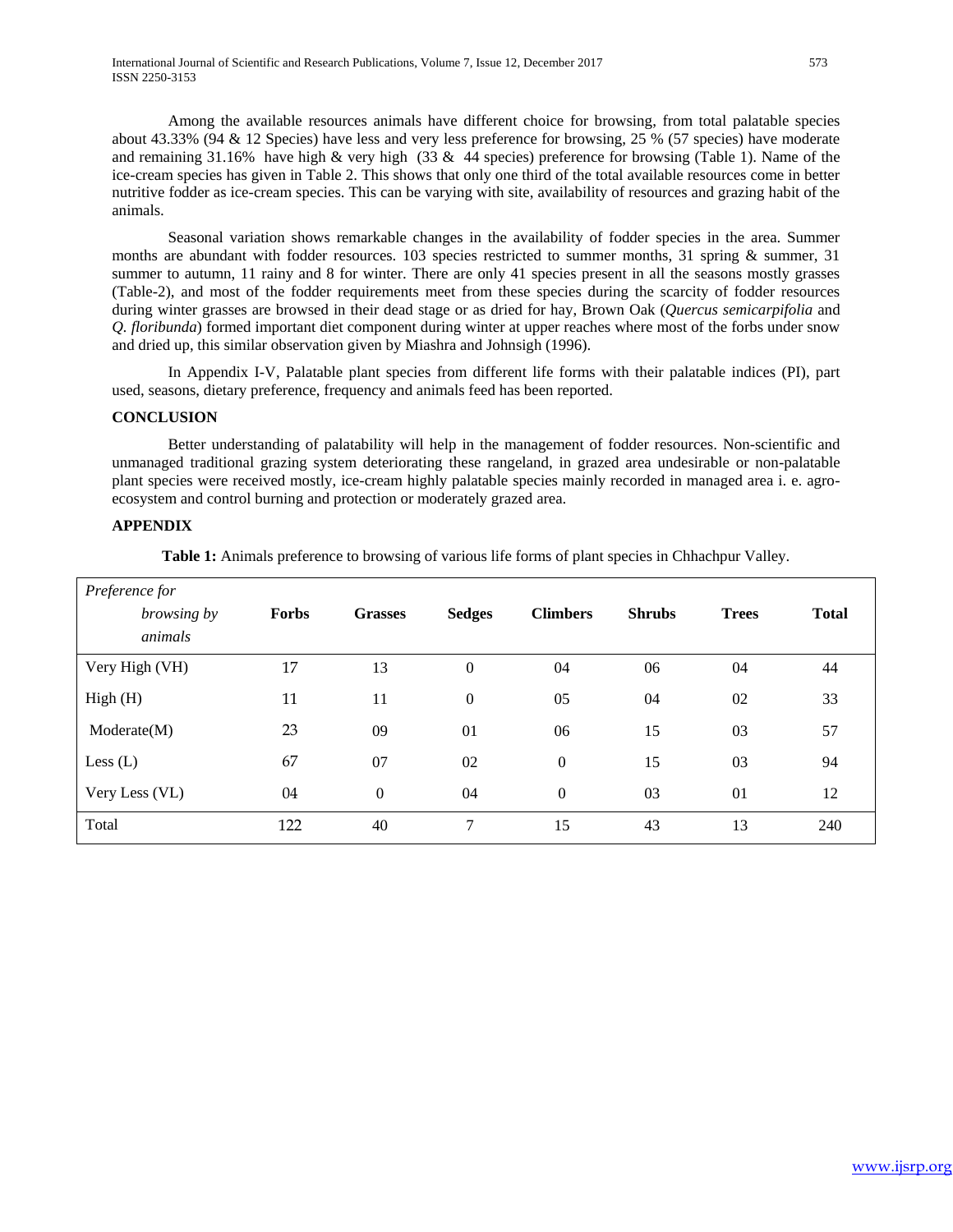| Seasonal availability/browsing<br>period | Winter                   | <b>Spring</b>      | <b>Summer</b>    | Rainy                    | <b>Autumn</b>            |
|------------------------------------------|--------------------------|--------------------|------------------|--------------------------|--------------------------|
| Forbs                                    |                          |                    |                  |                          |                          |
| Brassica campestris                      | $\boldsymbol{+}$         | $^{+}$             | $^{+}$           | $\qquad \qquad -$        |                          |
| Arabidopsis thaliana                     | $\,{}^+$                 | $\hspace{0.1mm} +$ | $^{+}$           |                          |                          |
| Cardamine flexuosa                       | $\,{}^+$                 | $\hspace{0.1mm} +$ | $^{+}$           |                          |                          |
| Cardamine impatiens                      | $\,{}^+$                 | $^{+}$             | $^{+}$           |                          |                          |
| Cerastium cerastoides                    | $\ddot{}$                | $^{+}$             | $^{+}$           |                          |                          |
| Cerastium glomeratum                     |                          |                    |                  |                          |                          |
| Gppsophila cerstiodes                    | $\ddot{}$                | $^{+}$             | $^{+}$           |                          |                          |
| Stellaria latifoia                       | $\ddot{}$                | $^{+}$             | $^{+}$           | $\overline{a}$           | $\overline{\phantom{a}}$ |
| Stellaria media                          | $\ddot{}$                | $\boldsymbol{+}$   | $\overline{a}$   | ۰                        |                          |
| Stellaria monosperma                     | $\ddot{}$                | $^{+}$             | $^{+}$           |                          |                          |
| Lathyrus aphaca                          | $\ddot{}$                | $^{+}$             | $\! + \!$        |                          |                          |
| Lotus corniculatus                       | $\overline{\phantom{0}}$ | $+$                | $+$              | $\overline{\phantom{a}}$ | ÷.                       |
| Trifolium corniculatus                   | $\overline{\phantom{0}}$ | $\boldsymbol{+}$   | $^{+}$           |                          | ÷.                       |
| Anagallis arvensis                       |                          | $^{+}$             | $^{+}$           |                          |                          |
| Vicia hirsute                            | $\ddot{}$                | $^{+}$             |                  | $\overline{a}$           | $\overline{a}$           |
| Vigna vexillata                          | $\overline{\phantom{a}}$ |                    | $\boldsymbol{+}$ | $+$                      |                          |
| Galinsoga parviflora                     | $\overline{\phantom{0}}$ |                    | $+$              |                          | $\! + \!\!\!\!$          |
| <b>Grasses</b>                           |                          |                    |                  |                          |                          |
| Capillipedium parviflorum                | $+$                      | $\boldsymbol{+}$   | $\boldsymbol{+}$ | $+$                      | $+$                      |
| Heteropogon contortus                    | $^+$                     |                    | $\boldsymbol{+}$ | $\boldsymbol{+}$         | $\! + \!\!\!\!$          |
| Chrysopogon serrulatus                   | $+$                      | $\boldsymbol{+}$   | $\boldsymbol{+}$ | $\boldsymbol{+}$         | $\boldsymbol{+}$         |
| Themeda anathera                         | $+$                      | $\boldsymbol{+}$   | $\boldsymbol{+}$ | $\boldsymbol{+}$         | $+$                      |
| Chrysopogon gryllus                      | $\ddot{}$                | $\boldsymbol{+}$   | $\boldsymbol{+}$ | $+$                      | $+$                      |
| Cymbopogon jwarancusa                    | $+$                      | $\boldsymbol{+}$   | $\boldsymbol{+}$ | $\boldsymbol{+}$         | $+$                      |
| Cynodon dactylon                         | $\qquad \qquad +$        | $\boldsymbol{+}$   | $\boldsymbol{+}$ | $\boldsymbol{+}$         | $\boldsymbol{+}$         |

# **Table 2:** Palatable resources of high dietary preference (Ice-cream species) among animals in various Seasons.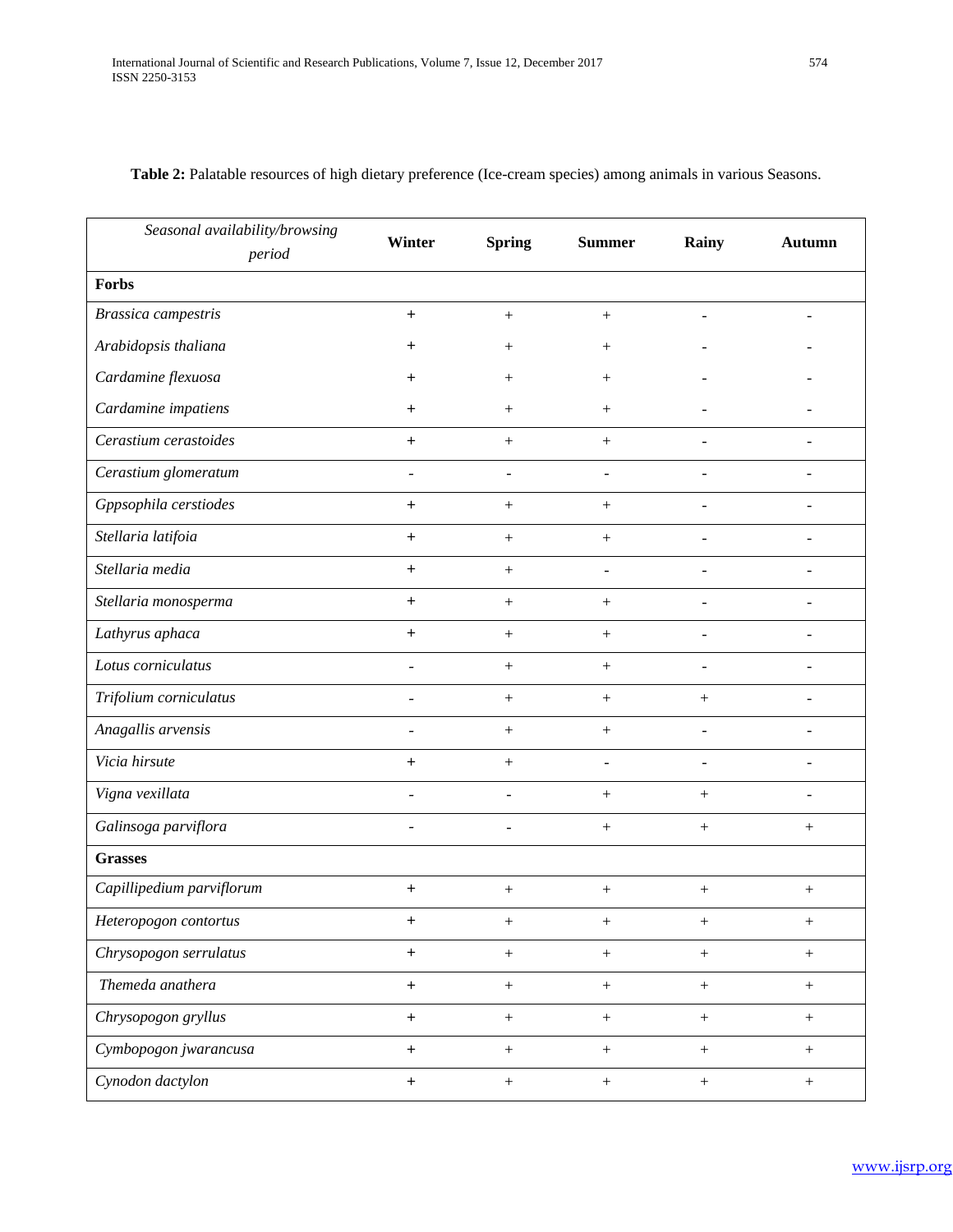| International Journal of Scientific and Research Publications. Volume 7, Issue 12, December 2017 | 575 |
|--------------------------------------------------------------------------------------------------|-----|
| ISSN 2250-3153                                                                                   |     |

| Setaria glauca           |                          |                          | $^{+}$ | $+$                      | $+$                      |
|--------------------------|--------------------------|--------------------------|--------|--------------------------|--------------------------|
| <b>Climber</b>           |                          |                          |        |                          |                          |
| Rhynchosia himalensis    | $\overline{\phantom{0}}$ | L.                       | $+$    | $+$                      | $+$                      |
| Vicia sativa             | $+$                      | $+$                      | $+$    | ÷                        |                          |
| Vicia tetrasperma        | $\overline{a}$           |                          | $+$    | $\overline{\phantom{a}}$ | $\blacksquare$           |
| Cuscuta reflexa          | $\overline{\phantom{a}}$ | $\overline{\phantom{a}}$ | $+$    | $^{+}$                   | $\overline{\phantom{a}}$ |
| <b>Shrubs</b>            |                          |                          |        |                          |                          |
| Berberis chitria         | $+$                      | $+$                      | $+$    | $+$                      | $+$                      |
| Berberis lycium          | $\ddot{}$                |                          | $^{+}$ | $^{+}$                   | $^{+}$                   |
| Desmodium floribundum    | $\overline{\phantom{a}}$ | ۰                        | $+$    | $+$                      | $+$                      |
| Desmodium racemosum      |                          | L,                       | $+$    | $+$                      | $+$                      |
| Indigofera gangetica     |                          |                          | $+$    | $^{+}$                   | $+$                      |
| Indigofera heterantha    |                          | ۰                        | $+$    | $+$                      | $+$                      |
| <b>Trees</b>             |                          |                          |        |                          |                          |
| Morus serrata            | $\overline{\phantom{a}}$ | $\overline{\phantom{a}}$ | $+$    | $+$                      | $+$                      |
| Quercus floribunda       | $\ddot{}$                | L.                       |        | $^{+}$                   | $+$                      |
| Quercus leucotrichophora | $+$                      | -                        |        | $^{+}$                   | $^{+}$                   |
| Grewia optiva            | $\ddot{}$                | $^{+}$                   | $+$    | $^{+}$                   | $+$                      |

**Table 3:** Seasonal fodder resources of Chhachpur Valley.

| Seasonal               |                                  |       |                          |                          |                          |                          |                    |
|------------------------|----------------------------------|-------|--------------------------|--------------------------|--------------------------|--------------------------|--------------------|
|                        | availability/bro<br>wsing period | Forbs | <b>Grasses</b>           | <b>Sedges</b>            | <b>Climbers</b>          | <b>Shrubs</b>            | <b>Tree lopped</b> |
| Winter                 |                                  | -     | ۰                        | $\overline{\phantom{a}}$ | ۰                        | 06                       | 05                 |
| Winter -Spring         |                                  | 07    | ÷                        | $\overline{\phantom{a}}$ | $\overline{\phantom{0}}$ | 01                       |                    |
| Spring - Summer        |                                  | 25    | ۰                        | $\overline{\phantom{a}}$ | 02                       | 04                       | ۰                  |
| Summer                 |                                  | 64    | 02                       | 02                       | 10                       | 21                       | 04                 |
| Summer-Rainy           |                                  | 06    | $\overline{\phantom{a}}$ | 05                       |                          | $\overline{\phantom{0}}$ |                    |
| Summer-Autumn          |                                  | 15    | 06                       | $\overline{\phantom{a}}$ | $\qquad \qquad -$        | 10                       |                    |
| Present in all seasons |                                  | 05    | 32                       | $\overline{\phantom{a}}$ | 03                       | 01                       |                    |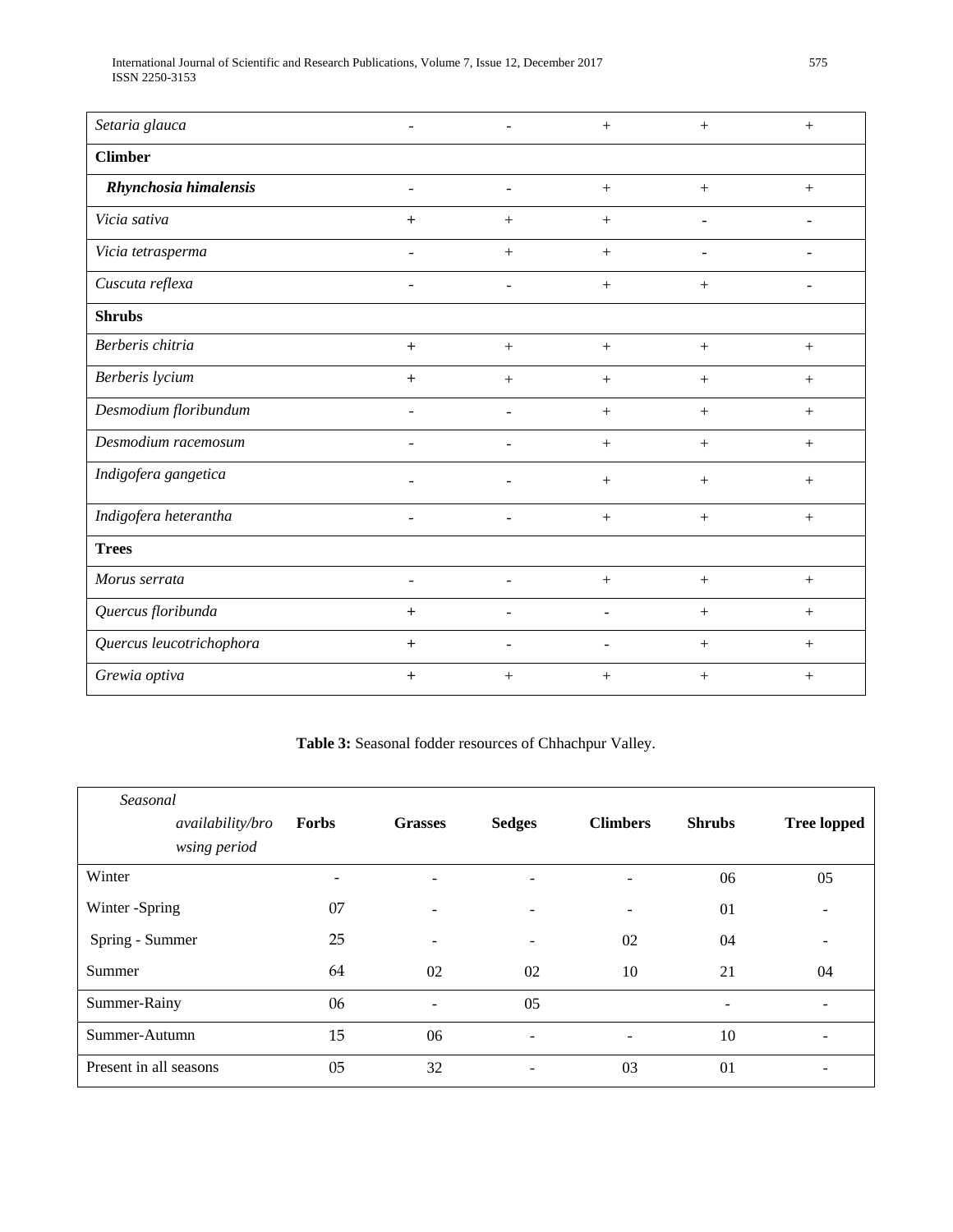| <b>Plant Species</b>   | Habit | Part Used | Palatabilit<br>y Indices | <b>Seasons</b> | Preference<br>for<br><b>Browsing</b><br>by animal | <b>Harvesting</b><br>time for<br>storage of<br>hay making | Frequency | <b>Animal</b> feed        |
|------------------------|-------|-----------|--------------------------|----------------|---------------------------------------------------|-----------------------------------------------------------|-----------|---------------------------|
| Brassica campestris    | Forb  | Wh., Pt.  | $\mathbf{1}$             | Spr., Sum.     | VH                                                | ÷                                                         | Frqt.     | *Cattle, Goats &<br>Sheep |
| Arabidopsis thaliana   | Forb  | Wh., Pt.  | $\mathbf{1}$             | Spr., Sum.     | VH                                                | $\overline{a}$                                            | Frqt.     | Cattle, Goats &<br>Sheep  |
| Cardamine flexuosa     | Forb  | Wh., Pt.  | $\mathbf{1}$             | Spr., Sum.     | VH                                                | $\overline{a}$                                            | Frqt.     | Cattle, Goats &<br>Sheep  |
| Cardamine impatiens    | Forb  | Wh., Pt.  | $\mathbf{1}$             | Spr., Sum.     | VH                                                |                                                           | Frqt.     | Cattle, Goats &<br>Sheep  |
| Cerastium cerastoides  | Forb  | Wh., Pt.  | $\mathbf{1}$             | Spr., Sum.     | <b>VH</b>                                         | L,                                                        | Frqt.     | Cattle, Goats &<br>Sheep  |
| Cerastium glomeratum   | Forb  | Wh., Pt.  | $\mathbf{1}$             | Spr., Sum.     | VH                                                |                                                           | Frqt.     | Cattle, Goats &<br>Sheep  |
| Gypsophila cerastiodes | Forb  | Wh., Pt.  | $\mathbf{1}$             | Spr., Sum.     | VH                                                | L,                                                        | Frqt.     | Cattle, Goats &<br>Sheep  |
| Stellaria latifolia    | Forb  | Wh., Pt.  | $\mathbf{1}$             | Spr., Sum.     | <b>VH</b>                                         |                                                           | Frqt.     | Cattle, Goats &<br>Sheep  |
| Stellaria media        | Forb  | Wh., Pt.  | $\mathbf{1}$             | Spr., Sum.     | VH                                                |                                                           | Frqt.     | Cattle, Goats &<br>Sheep  |
| Stellaria monosperma   | Forb  | Wh., Pt.  | $\mathbf{1}$             | Spr., Sum.     | VH                                                | L,                                                        | Rare      | Cattle, Goats &<br>Sheep  |
| Lathyrus aphaca        | Forb  | Wh., Pt.  | $\mathbf{1}$             | Spr., Sum.     | VH                                                | L,                                                        | Rare      | Cattle, Goats &<br>Sheep  |
| Lotus corniculatus     | Forb  | Wh., Pt.  | $\mathbf{1}$             | Spr., Sum.     | VH                                                |                                                           | Rare      | Cattle, Goats &<br>Sheep  |
| Trifolium pratense     | Forb  | Wh., Pt.  | $\mathbf{1}$             | Sum.           | VH                                                | L,                                                        | Rare      | Cattle, Goats &<br>Sheep  |
| Anagallis arvensis     | Forb  | Wh., Pt.  | 1                        | Spr., Sum.     | VH                                                | $\overline{a}$                                            | Frqt.     | Cattle, Goats &<br>Sheep  |
| Vicia hirsute          | Forb  | Wh., Pt.  | $\mathbf{1}$             | Wnt., Spr.     | VH                                                | $\overline{a}$                                            | Frqt.     | Cattle, Goats &<br>Sheep  |
| Vigna vexillata        | Forb  | Wh., Pt.  | $\mathbf{1}$             | Sum.,<br>Rainy | VH                                                | $\overline{a}$                                            | Rare      | Cattle, Goats &<br>Sheep  |
| Galinsoga parviflora   | Forb  | Wh., Pt.  | $\mathbf{1}$             | Sum-Atm.       | VH                                                | Sept.-Oct.                                                | V. Frqt.  | Cattle, Goats &<br>Sheep  |
| Viola canescens        | Forb  | Wh., Pt.  | $\mathbf{1}$             | Spr., Sum.     | H                                                 | $\overline{\phantom{0}}$                                  | Frqt.     | Cattle, Goats &<br>Sheep  |

# **Appendix I:** Palatable Forb of Chhachpur Valley in relation to animal use and preference (Cattle, sheep and Goat)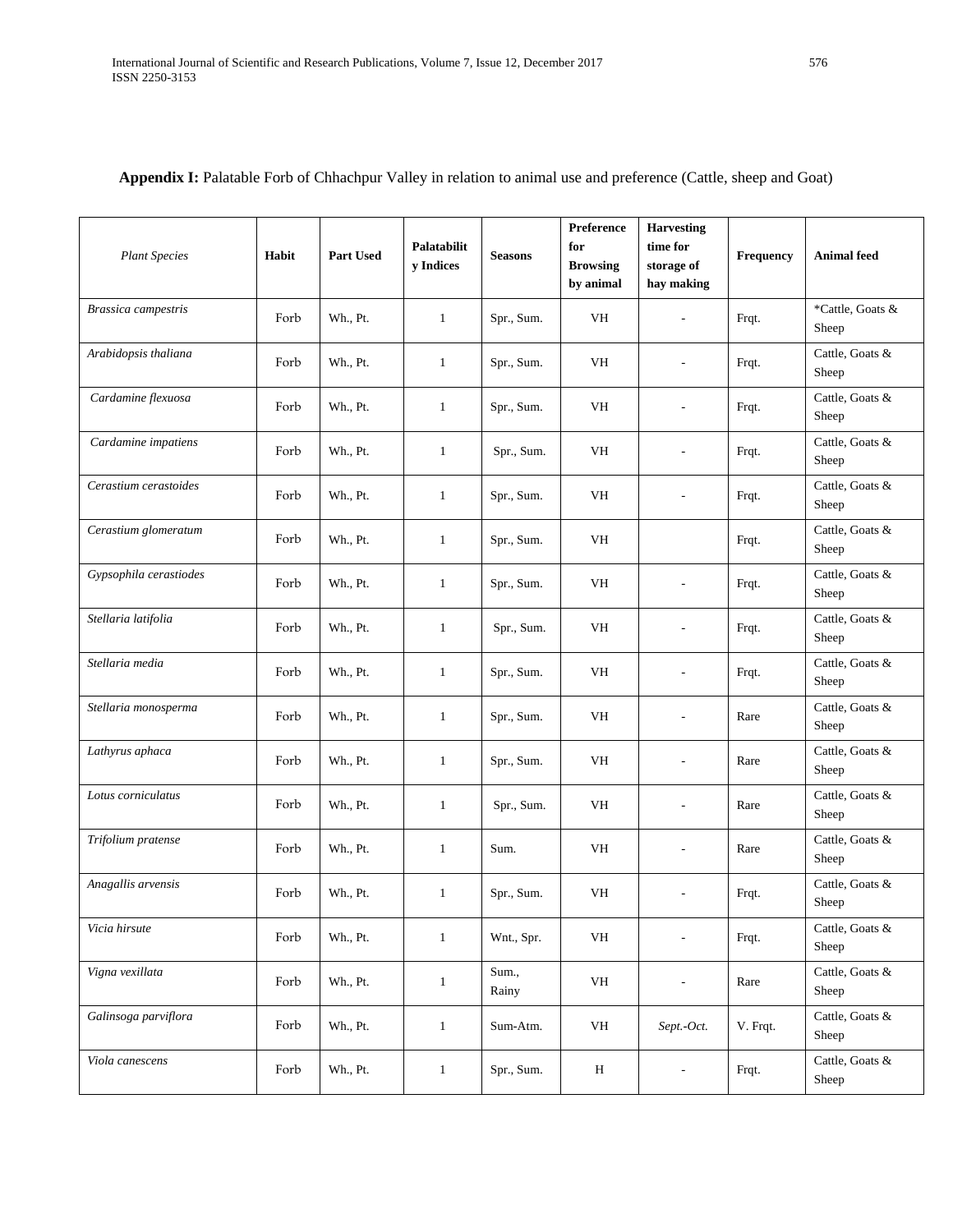| Viola biflora           | Forb | Wh., Pt.      | $\mathbf{1}$   | Spr., Sum. | Η           |                | Frqt.              | Cattle, Goats &<br>Sheep |
|-------------------------|------|---------------|----------------|------------|-------------|----------------|--------------------|--------------------------|
| Viola pilosa            | Forb | Wh., Pt.      | $\mathbf{1}$   | Spr., Sum. | H           |                | Frqt.              | Cattle, Goats &<br>Sheep |
| Artemisia roxburghiana  | Forb | Lvs., Yng St. | $\mathbf{1}$   | Thrht. Yr. | H           |                | Frqt., Lwr<br>Alt. | Cattle, Goats &<br>Sheep |
| Artemisia wallichiana   | Forb | Lvs., Yng St. | $\mathbf{1}$   | Thrht. Yr. | H           |                | Frqt., Lwr<br>Alt. | Cattle, Goats &<br>Sheep |
| Pilea umbrosa           | Forb | Wh., Pt.      | $\mathbf{1}$   | Sum.       | H           |                | Rare               | Cattle, Goats &<br>Sheep |
| Commelina benghalensis  | Forb | Wh., Pt.      | $\mathbf{1}$   | Spr., Sum. | H           |                | Frqt.              | Cattle, Goats &<br>Sheep |
| Fagopyrum cymosum       | Forb | Lvs.          | $\mathbf{1}$   | Sum-Atm.   | H           |                | Frqt.              | Cattle, Goats &<br>Sheep |
| Fagopyrum esculentum    | Forb | Lvs.          | $\mathbf{1}$   | Sum-Atm.   | Н           |                | Frqt.              | Cattle, Goats &<br>Sheep |
| Chenopodium album       | Forb | Lvs., Yng St  | $\mathbf{1}$   | Spr., Sum. | Н           |                | Frqt.              | Cattle, Goats &<br>Sheep |
| Chenopodium botrys      | Forb | Lvs., Yng St  | $\mathbf{1}$   | Spr., Sum. | Н           | L,             | Frqt.              | Cattle, Goats &<br>Sheep |
| Mazus pumilis           | Forb | Wh., Pt.      | 2              | Spr.-Sum.  | М           | $\overline{a}$ | Frqt.              | Cattle, Goats &<br>Sheep |
| Physalis minima         | Forb | Lvs.          | 2              | Sum.       | М           |                | Frqt.              | Cattle, Goats &<br>Sheep |
| Launaea secunda         | Forb | Lvs., Yng St  | $\overline{c}$ | Sum.       | М           |                | Frqt.              | Cattle, Goats &<br>Sheep |
| Corydalis cornuta       | Forb | Lvs., Yng St  | 2              | Wnt., Spr. | М           | ÷              | Rare               | Cattle, Goats &<br>Sheep |
| Fumaria indica          | Forb | Lvs., Yng St  | $\overline{c}$ | Wnt., Spr. | М           | L,             | Rare               | Cattle, Goats &<br>Sheep |
| Capsella bursa-pastoris | Forb | Lvs., Yng St  | $\overline{c}$ | Wnt., Spr. | М           |                | Frqt.              | Cattle, Goats &<br>Sheep |
| Erysimum hieracifolium  | Forb | Lvs., Yng St  | $\overline{c}$ | Wnt., Spr. | $\mathbf M$ |                | Frqt.              | Cattle, Goats &<br>Sheep |
| Sisymbrium wallichii    | Forb | Lvs., Yng St  | $\sqrt{2}$     | Wnt., Spr. | M           | $\overline{a}$ | Frqt.              | Cattle & Sheep           |
| Thlaspi alpestre        | Forb | Lvs., Yng St  | $\overline{c}$ | Wnt., Spr. | М           |                | Frqt.              | Cattle, Goats &<br>Sheep |
| Thlaspi arvense         | Forb | Lvs., Yng St  | $\overline{c}$ | Wnt., Spr. | M           | $\overline{a}$ | Frqt.              | Cattle, Goats &<br>Sheep |
| Thlaspi montanum        | Forb | Lvs., Yng St  | $\sqrt{2}$     | Wnt., Spr. | $\mathbf M$ | L.             | Frqt.              | Cattle, & Sheep          |
| Oxalis corniculata      | Forb | Wh., Pt.      | $\overline{c}$ | Spr.-Sum.  | М           |                | Frqt.              | Cattle, Goats &<br>Sheep |
| Trifolium repens        | Forb | Wh., Pt.      | $\overline{c}$ | Sum.       | $\mathbf M$ |                | Rare               | Cattle, Goats &<br>Sheep |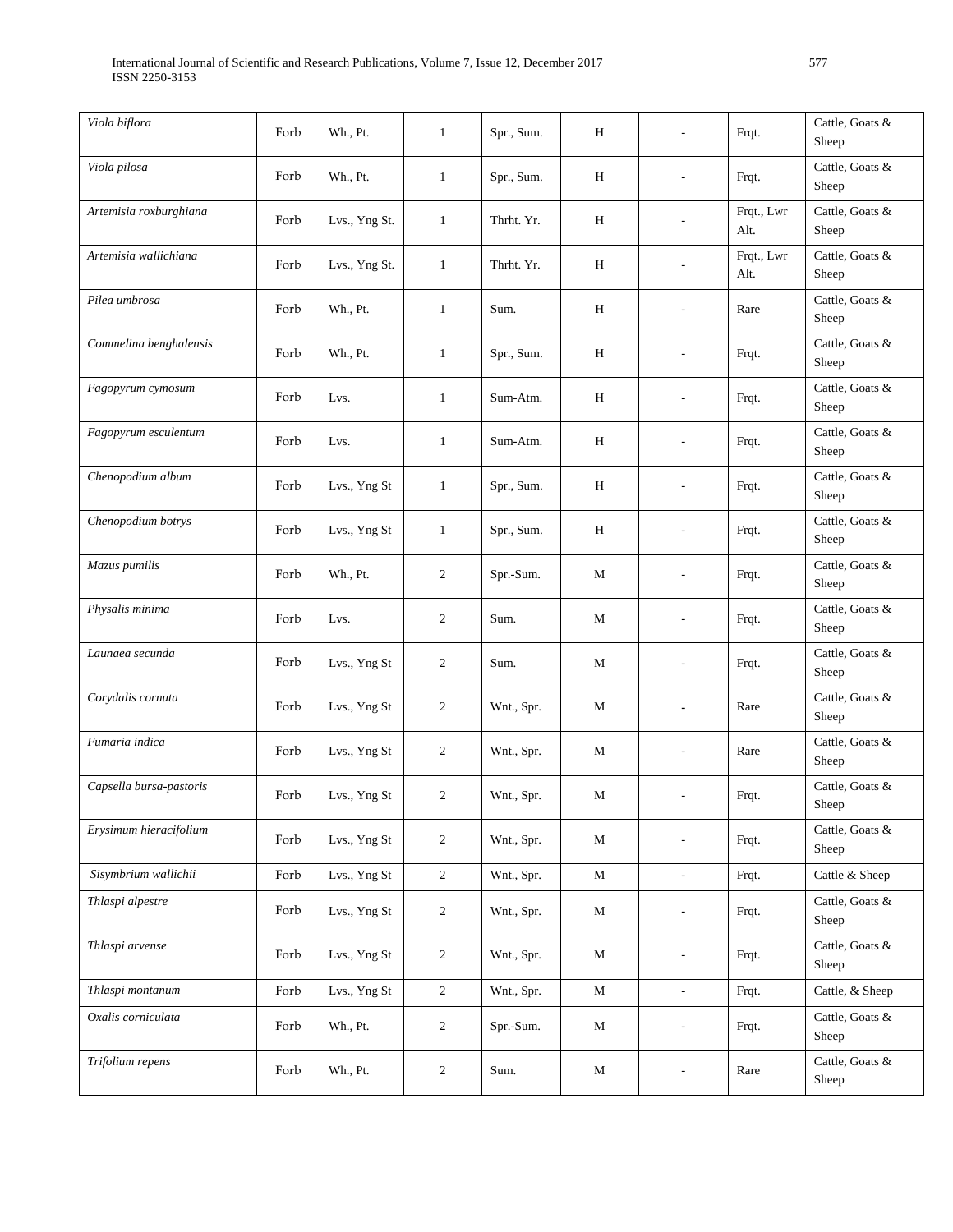| Duchesnea indica        | Forb | Lvs., Yng St  | 2              | Sum.      | М | ٠                        | Frqt.    | Cattle, Goats &<br>Sheep |
|-------------------------|------|---------------|----------------|-----------|---|--------------------------|----------|--------------------------|
| Primula denticulata     | Forb | Lvs., Yng St  | 2              | Sum.      | М |                          | Frqt.    | Cattle, Goats &<br>Sheep |
| Houttuynia cordata      | Forb | Lvs.          | 2              | Sum.      | М | L,                       | Rare     | Cattle, Goats &<br>Sheep |
| Achyranthes aspera      | Forb | Yng Lvs.      | 2              | Sum.-Atm. | M |                          | L. Frqt. | Cattle, Goats &<br>Sheep |
| Amaranthus cruentus     | Forb | Lvs., Yng St. | 2              | Sum.-Atm. | M | $\overline{a}$           | Rare     | Cattle, Goats &<br>Sheep |
| Amaranthus spinosus     | Forb | Lvs., Yng St. | 2              | Sum.-Atm. | M |                          | Rare     | Cattle, Goats &<br>Sheep |
| Siegesbeckia orientalis | Forb | Lvs., Yng St  | $\overline{c}$ | Sum.-Atm. | М |                          | Frqt.    | Cattle, Goats &<br>Sheep |
| Solidago virga-aurea    | Forb | Lvs., Yng St  | 2              | Sum.-Atm. | M |                          | Frqt.    | Cattle, Goats &<br>Sheep |
| Dicliptera roxburghiana | Forb | Yng Lvs.      | 2              | Sum.-Atm. | M | $\overline{a}$           | Frqt.    | Cattle, Goats &<br>Sheep |
| Micromeria biflora      | Forb | Lvs., Yng St  | 2              | Sum.      | М | L,                       | Frqt.    | Cattle, Goats &<br>Sheep |
| Hibiscus trionum        | Forb | Lvs.          | 2              | Sum.-Atm. | L | $\overline{a}$           | Rare     | Cattle, Goats &<br>Sheep |
| Impatiens roylei        | Forb | Lvs.          | 2              | Sum.-Atm. | L | L,                       | Frqt.    | Cattle, Goats &<br>Sheep |
| Impatiens thomsoni      | Forb | Lvs.          | 2              | Sum.-Atm. | L | L,                       | Frqt.    | Cattle, Goats &<br>Sheep |
| Lactuca dissecta        | Forb | Lvs., Yng St  | 2              | Sum.-Atm. | L | $\overline{\phantom{m}}$ | Frqt.    | Cattle, Goats &<br>Sheep |
| Lactuca longifolia      | Forb | Lvs., Yng St  | 2              | Sum.      | L | L,                       | Frqt.    | Cattle, Goats &<br>Sheep |
| Lecanthus wallichii     | Forb | Lvs.          | 2              | Sum.      | L |                          | Frqt.    | Cattle, Goats &<br>Sheep |
| Parietaria debilis      | Forb | Lvs.          | $\overline{c}$ | Sum.      | L | ÷,                       | Rare     | Cattle, Goats &<br>Sheep |
| Hypericum elodeoides    | Forb | Lvs.          | $\overline{c}$ | Sum-Atm.  | L | $\overline{a}$           | Frqt.    | Cattle, Goats &<br>Sheep |
| Hypericum perforatum    | Forb | Yng Lvs.      | 3              | Sum.      | L | L.                       | Frqt.    | Cattle, Goats &<br>Sheep |
| Malv.a neglecta         | Forb | Yng Lvs.      | 3              | Sum.      | L |                          | L. Frqt. | Cattle, Goats &<br>Sheep |
| Malv.a verticellata     | Forb | Yng Lvs.      | 3              | Sum.      | L |                          | L. Frqt. | Cattle, Goats &<br>Sheep |
| Sida rhombifolia        | Forb | Yng Lvs.      | 3              | Sum.      | L | $\overline{\phantom{a}}$ | Frqt.    | Cattle, Goats &<br>Sheep |
| Impatiens balsamina     | Forb | Yng Lvs.      | $\mathfrak{Z}$ | Sum.      | L | $\blacksquare$           | Frqt.    | Cattle, Goats &          |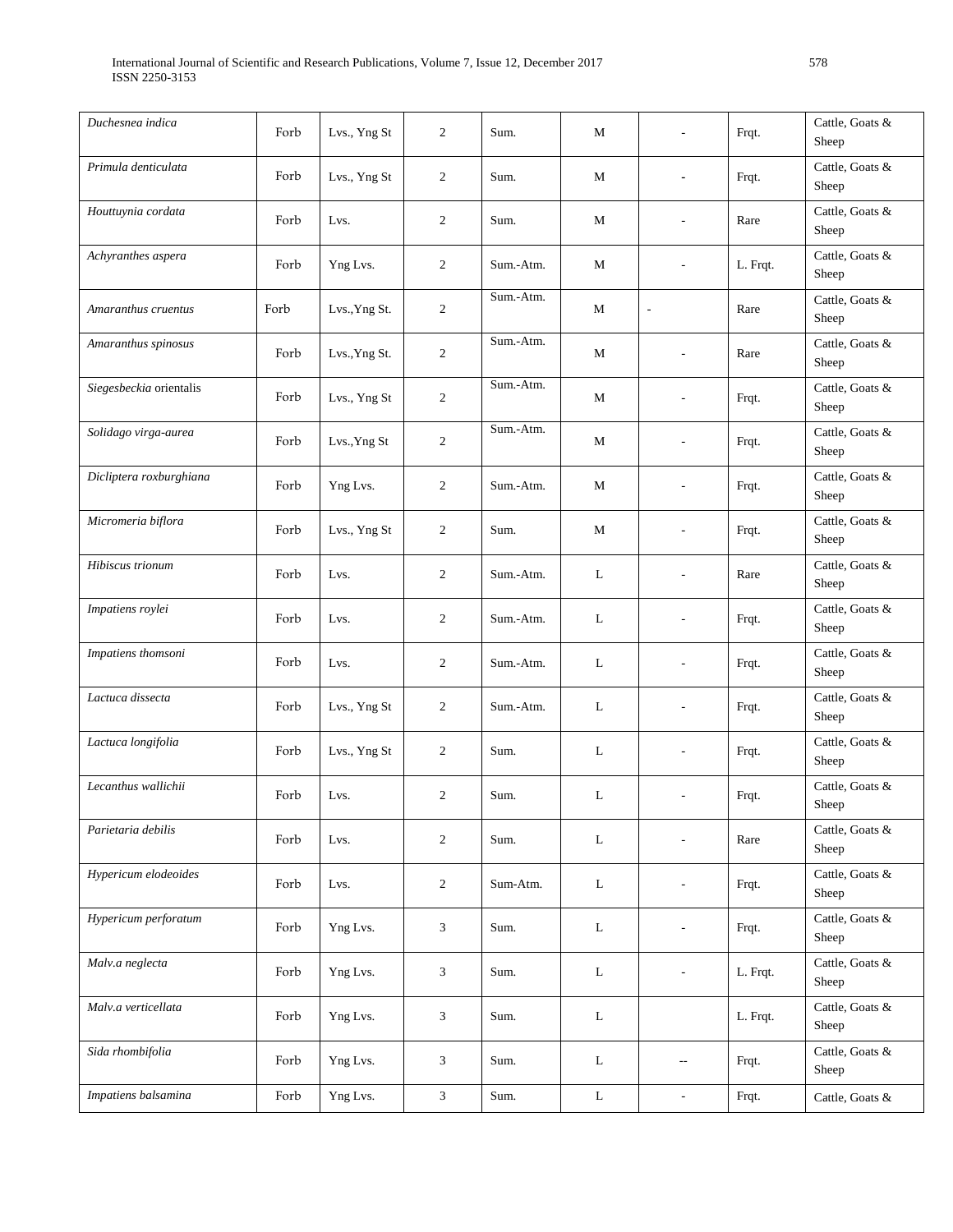|                          |      |                        |                |                |             |                          |          | Sheep                           |
|--------------------------|------|------------------------|----------------|----------------|-------------|--------------------------|----------|---------------------------------|
| Impatiens racemosa       | Forb | Yng Lvs.               | 3              | Sum.           | L           | L,                       | Frqt.    | Cattle, Goats &<br>Sheep        |
| Impatiens scabrida       | Forb | Yng Lvs.               | 3              | Sum.           | L           |                          | Frqt.    | Cattle, Goats &<br>Sheep        |
| Hartmannia rosea         | Forb | Lvs., Yng St           | 3              | Sum.           | L           | $\overline{a}$           | Frqt.    | Cattle, Goats &<br>Sheep        |
| Bupleurum tenue          | Forb | Lvs., Yng<br><b>St</b> | 3              | Sum.-<br>Rainy | L           |                          | Frqt.    | Cattle, Goats &<br><b>Sheep</b> |
| Bupleurum lanceolatum    | Forb | Lvs., Yng<br><b>St</b> | 3              | Sum.-<br>Rainy | L           | $\overline{\phantom{a}}$ | Frqt.    | Cattle, Goats &<br><b>Sheep</b> |
| Bupleurum falcatum       | Forb | Lvs., Yng<br><b>St</b> | $\mathbf{3}$   | Sum.-<br>Rainy | L           |                          | Frqt.    | Cattle, Goats &<br><b>Sheep</b> |
| Chaerophyllum reflexum   | Forb | Lvs., Yng St           | 3              | Sum.-Rainy     | L           |                          | Frqt.    | Cattle, Goats &<br>Sheep        |
| Chaerophyllum acuminatum | Forb | Lvs., Yng. St.         | 3              | Sum.-Rainy     | L           | $\overline{\phantom{a}}$ | Frqt.    | Cattle, Goats &<br>Sheep        |
| Pimpinella acuminata     | Forb | Lvs., Yng St           | 3              | Sum.           | L           | $\overline{a}$           | Frqt.    | Cattle, Goats &<br>Sheep        |
| Pimpinella diversifolia  | Forb | Lvs., Yng St           | 3              | Sum.           | L           |                          | Frqt.    | Cattle, Goats &<br>Sheep        |
| Bidens bipinnata         | Forb | Yng Lvs.               | 3              | Sum.           | L           | $\overline{\phantom{a}}$ | Frqt.    | Cattle, Goats &<br>Sheep        |
| Bidens pilosa            | Forb | Yng Lvs.               | 3              | Sum.           | L           | $\overline{\phantom{a}}$ | Frqt.    | Cattle, Goats &<br>Sheep        |
| Myriactis nepalensis     | Forb | Yng Lvs.               | 3              | Sum.           | L           | $\overline{\phantom{a}}$ | Frqt.    | Cattle, Goats &<br>Sheep        |
| Pentanema indica         | Forb | Yng Lvs.               | 3              | Sum.           | L           |                          | L. Frqt. | Cattle, Goats &<br>Sheep        |
| Picris hieracioides      | Forb | Yng Lvs.               | 3              | Sum.           | L           | $\sim$                   | Frqt.    | Cattle, Goats &<br>Sheep        |
| Prenanthes brunoniana.   | Forb | Yng Lvs.               | $\mathfrak{Z}$ | Sum.           | $\mathbf L$ | $\overline{\phantom{a}}$ | L. Frqt. | Cattle, Goats &<br>Sheep        |
| Senecio chrysanthemoides |      | Yng Lvs.               | 3              | Sum.           | L           | $\sim$                   | Frqt.    | Cattle, Goats &<br>Sheep        |
| Senecio graciliflorus    | Forb | Yng Lvs.               | 3              | Sum.           | $\mathbf L$ |                          | Frqt.    | Cattle, Goats &<br>Sheep        |
| Senecio nudicaulis       | Forb | Yng Lvs.               | 3              | Sum.           | $\mathbf L$ | $\overline{\phantom{a}}$ | Frqt.    | Cattle, Goats &<br>Sheep        |
| Senecio rufinervis       |      | Yng Lvs.               | 3              | Sum.           | L           | $\overline{\phantom{a}}$ | Frqt.    | Cattle, Goats &<br>Sheep        |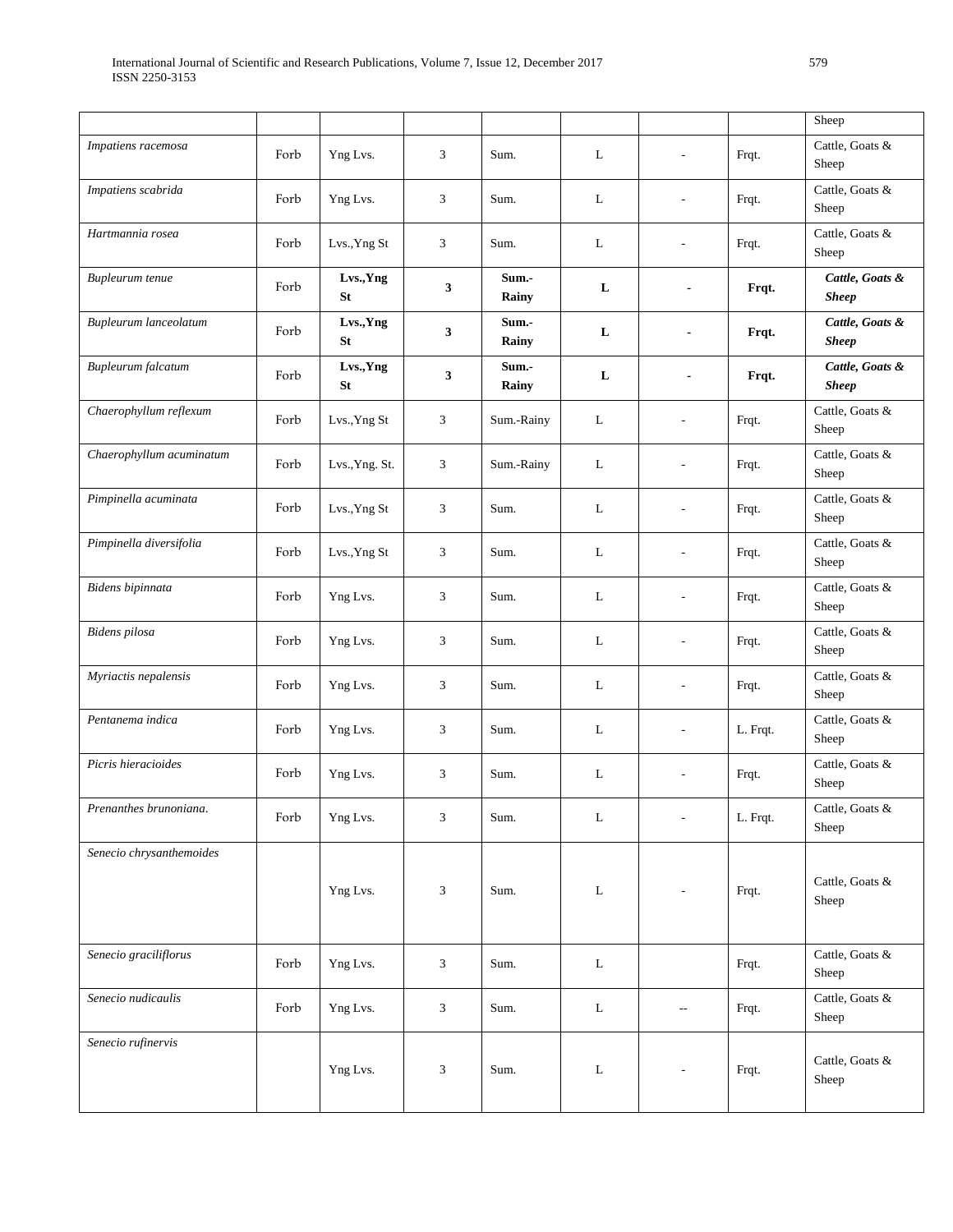| Sonchus asper          | Forb | Yng Lvs. | 3                           | Sum.      | L           | $\overline{a}$           | Frqt.    | Cattle, Goats &<br>Sheep |
|------------------------|------|----------|-----------------------------|-----------|-------------|--------------------------|----------|--------------------------|
| Sonchus oleraceus      | Forb | Yng Lvs. | 3                           | Sum.      | L           | L,                       | Frqt.    | Cattle, Goats &<br>Sheep |
| Xanthium indicum       | Forb | Yng Lvs. | 3                           | Sum.      | L           |                          | Frqt.    | Cattle, Goats &<br>Sheep |
| Campanula colorata     | Forb | Yng Lvs. | 3                           | Sum.      | L           |                          | Frqt.    | Cattle, Goats &<br>Sheep |
| Geranium divaricatum   | Forb | Lvs.     | 3                           | Sum.      | L           | L,                       | Frqt.    | Cattle, Goats &<br>Sheep |
| Geranium nepalense     | Forb | Lvs.     | 3                           | Sum.      | L           | L,                       | Frqt.    | Cattle, Goats &<br>Sheep |
| Geranium ocellatum     | Forb | Lvs.     | 3                           | Sum.      | L           |                          | Frqt.    | Cattle, Goats &<br>Sheep |
| Geranium robertianum   | Forb | Lvs.     | 3                           | Sum.      | L           |                          | Frqt.    | Cattle, Goats &<br>Sheep |
| Geranium rotundifolium | Forb | Lvs.     | 3                           | Sum.      | L           | $\overline{a}$           | Frqt.    | Cattle, Goats &<br>Sheep |
| Geranium wallichianum  | Forb | Lvs.     | 3                           | Sum.      | L           | $\overline{a}$           | Frqt.    | Cattle, Goats &<br>Sheep |
| Geranium sibricum      | Forb | Lvs.     | 3                           | Sum.      | L           | L,                       | Frqt.    | Cattle, Goats &<br>Sheep |
| Fragaria vesca         | Forb | Lvs.     | 3                           | Sum.      | L           | $\overline{a}$           | Frqt.    | Cattle, Goats &<br>Sheep |
| Potentilla gerardiana  | Forb | Lvs.     | 3                           | Sum.      | L           | $\overline{a}$           | Frqt.    | Cattle, Goats &<br>Sheep |
| Potentilla nepalensis  | Forb | Lvs.     | 3                           | Sum.      | L           | $\overline{a}$           | Frqt.    | Cattle, Goats &<br>Sheep |
| Parnassia nubicola     | Forb | Lvs.     | 3                           | Sum.      | L           |                          | L. Frqt. | Cattle, Goats &<br>Sheep |
| Valeriana jatamansi    | Forb | Lvs.     | $\mathfrak{Z}$              | Sum.      | L           | $\overline{\phantom{a}}$ | Frqt.    | Cattle & Sheep           |
| Valeriana pyrolaefolia | Forb | Lvs.     | $\mathfrak{Z}$              | Sum.      | $\bf L$     | ÷,                       | Frqt.    | Cattle, & Sheep          |
| Veronica agrestis      | Forb | Yng Lvs. | 3                           | Sum.      | L           | $\overline{a}$           | Frqt.    | Cattle, Goats &<br>Sheep |
| Barleria cristata      | Forb | Yng Lvs. | $\ensuremath{\mathfrak{Z}}$ | Sum.-Atm. | L           | $\overline{a}$           | Rare     | Cattle, Goats &<br>Sheep |
| Leucas cephalotes      | Forb | Yng Lvs. | $\mathfrak{Z}$              | Sum.      | L           | $\overline{a}$           | Frqt.    | Goats & Sheep            |
| Leucas lanata          | Forb | Yng Lvs. | $\mathfrak{Z}$              | Sum.      | $\mathbf L$ |                          | Frqt.    | Goats & Sheep            |
| Nepeta elliptica       | Forb | Yng Lvs. | $\mathfrak{Z}$              | Sum.      | $\mathbf L$ | $\overline{a}$           | Frqt.    | Goats & Sheep            |
| Nepeta eriostachya     | Forb | Yng Lvs. | $\mathfrak{Z}$              | Sum.      | L           | $\overline{a}$           | Frqt.    | Goats & Sheep            |
| Origanum vulgare       | Forb | Yng Lvs. | $\mathfrak{Z}$              | Sum.      | $\mathbf L$ | $\overline{\phantom{a}}$ | Frqt.    | Goats & Sheep            |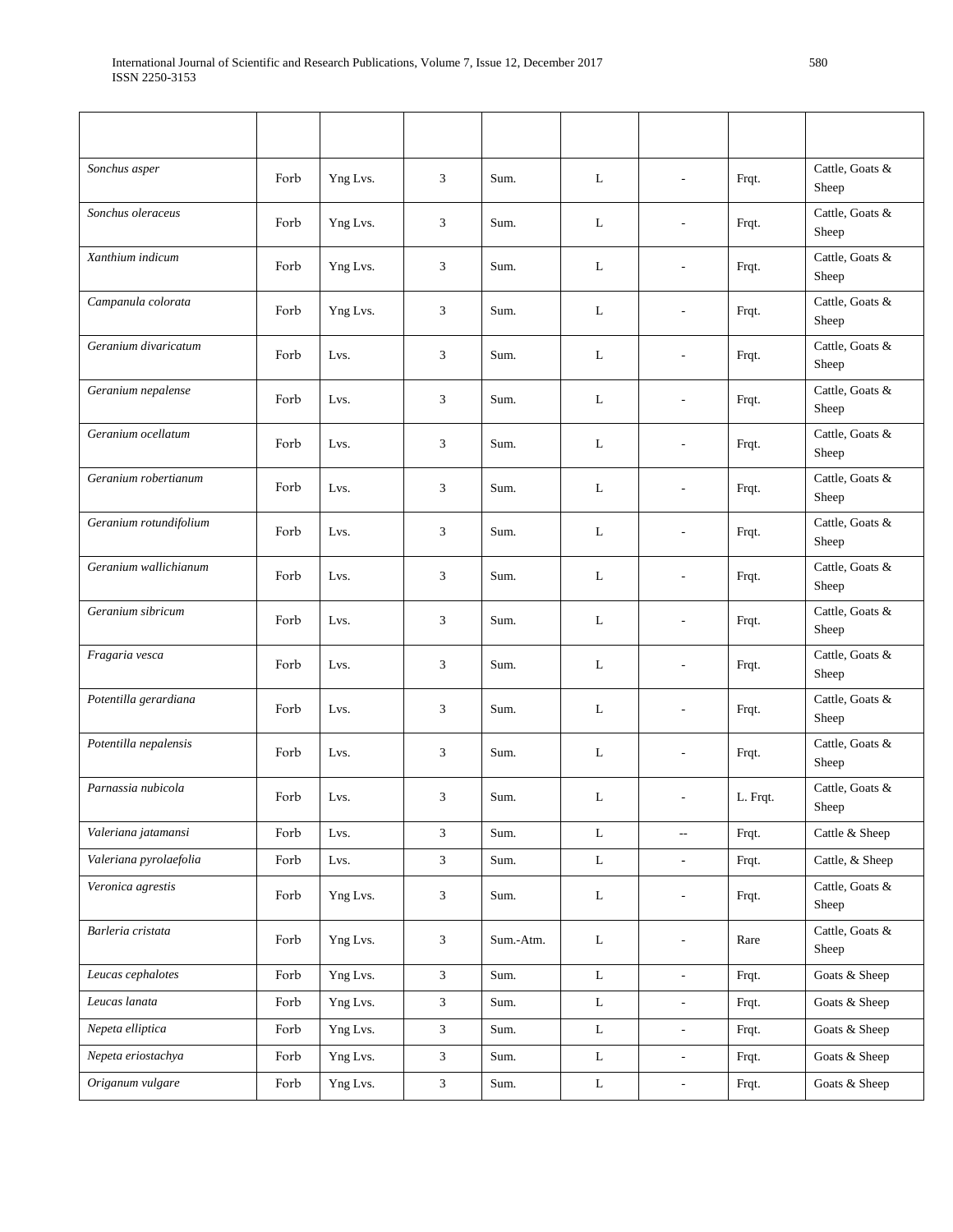| Prunella vulgaris     | Forb | Lvs., Yng St | 3 | Sum.       | L         | $\sim$                   | Frqt.    | Cattle, & Sheep          |
|-----------------------|------|--------------|---|------------|-----------|--------------------------|----------|--------------------------|
| Salv.ia glutinosa     | Forb | Lvs., Yng St | 3 | Sum.       | L         | $\overline{\phantom{a}}$ | Frqt.    | Cattle, Goats &<br>Sheep |
| Salv.ia nubicola      | Forb | Lvs., Yng St | 3 | Sum.       | L         |                          | Frqt.    | Cattle, Goats &<br>Sheep |
| SaLvs.ia plebeia      | Forb | Lvs., Yng St | 3 | Sum.       | L         | $\tilde{\phantom{a}}$    | L. Frqt. | Cattle, Goats &<br>Sheep |
| Scutellaria angulossa | Forb | Yng Lvs.     | 3 | Sum.       | L         |                          | Frqt.    | Cattle, Goats &<br>Sheep |
| Scutellaria grossa    | Forb | Yng Lvs.     | 3 | Sum.       | L         | $\tilde{\phantom{a}}$    | Frqt.    | Cattle, Goats &<br>Sheep |
| Stachys sericea       | Forb | Yng Lvs.     | 3 | Sum.       | L         | ÷                        | Frqt.    | Cattle, Goats &<br>Sheep |
| Thymus linearis       | Forb | Yng Lvs.     | 3 | Sum.       | L         | $\overline{\phantom{a}}$ | Frqt.    | Cattle, & Sheep          |
| Urtica ardens         | Forb | Yng Lvs.     | 3 | Thrht. Yr. | L         |                          | Frqt.    | Cattle, Goats &<br>Sheep |
| Urtica dioica         | Forb | Yng Lvs.     | 3 | Thrht. Yr. | L         | $-$                      | Frqt.    | Cattle, Goats &<br>Sheep |
| Anemone vitifolia     | Forb | Yng Lvs.     | 3 | Spr., Sum. | <b>VL</b> | $\overline{\phantom{a}}$ | Rare     | Cattle, Goats &<br>Sheep |
| Ranunculus laetus     | Forb | Yng Lvs.     | 3 | Spr., Sum. | <b>VL</b> |                          | Frqt.    | Cattle, Goats &<br>Sheep |
| Elsholtzia pilosa     | Forb | Yng Lvs.     | 3 | Sum.-Atm.  | <b>VL</b> | $\overline{\phantom{a}}$ | Frqt.    | Cattle, Goats &<br>Sheep |
| Juncus glaucus        | Forb | Yng Lvs.     | 3 | Thrht. Yr. | <b>VL</b> | ÷                        | Rare     | Cattle                   |

Appendix II: Palatable Grasses and sedges of Chhachpur Valley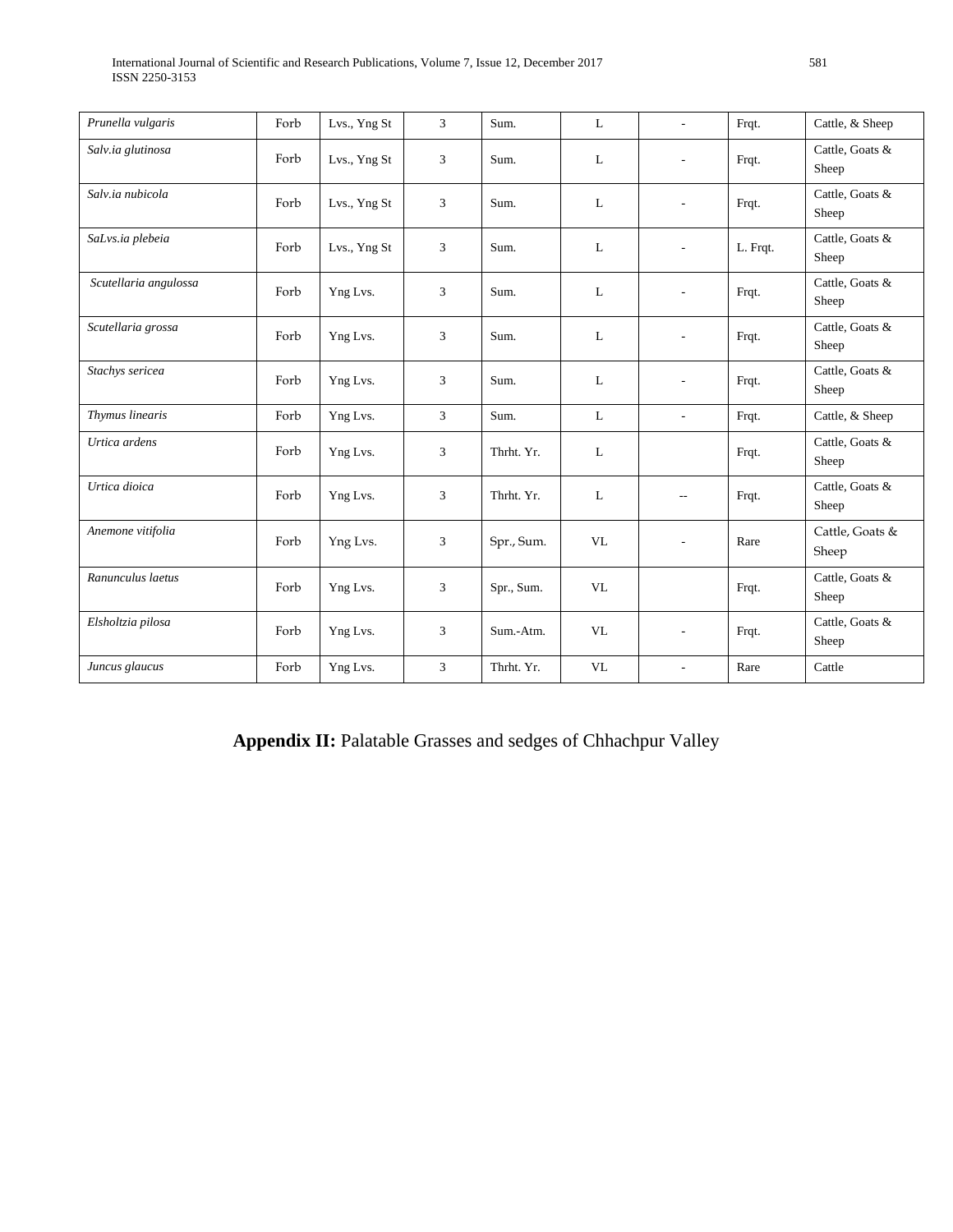| <b>Plant Species</b>      | Habit | <b>Part Used</b> | <b>Palatability</b><br>indices                                                     | <b>Seasons</b> | <b>Preference for</b><br><b>Browsing by</b> | <b>Harvesting</b><br>time for<br>storage of hay | <b>Frequency</b>     | <b>Animal</b> feed             |
|---------------------------|-------|------------------|------------------------------------------------------------------------------------|----------------|---------------------------------------------|-------------------------------------------------|----------------------|--------------------------------|
| ISSN 2250-3153            |       |                  | International Journal of Scientific and Research Publications, Volume 7, Issue 12, |                | Devember 2017                               | making                                          |                      | 582                            |
| Capillipedium parviflorum | Grass | Wh., Pt.         | $\mathbf{1}$                                                                       | Thrht. Yr.     | VH                                          | Sept.-Oct.                                      | Abd., Lwr<br>Alt.    | Cattle, Goats & Sheep          |
| Heteropogon contortus     | Grass | Wh., Pt.         | $\mathbf{1}$                                                                       | Thrht. Yr.     | VH                                          | Sept.-Oct.                                      | Abd., Lwr<br>Alt.    | Cattle, Goats &<br>Sheep       |
| Chrysopogon serrulatus    | Grass | Wh., Pt.         | 1                                                                                  | Thrht. Yr.     | VH                                          | Sept.-Oct.                                      | Abd., Lwr<br>Alt.    | Cattle, Goats & Sheep          |
| Themeda anathera          | Grass | <i>Wh., Pt.</i>  | $\mathbf{1}$                                                                       | Thrht. Yr.     | VH                                          | Sept.-Oct.                                      | Abd.                 | Cattle, Goats & Sheep          |
| Chrysopogon gryllus       | Grass | Wh., Pt.         | $\mathbf{1}$                                                                       | Thrht. Yr.     | VH                                          | Sept.-Oct.                                      | Abd. Mdl.<br>Alt.    | Cattle, Goats & Sheep          |
| Cymbopogon jwarancusa     | Grass | Wh., Pt.         | $\mathbf{1}$                                                                       | Thrht. Yr.     | VH                                          | Sept.-Oct.                                      | Abd.                 | Cattle, Goats & Sheep          |
| Cynodon dactylon          | Grass | Wh., Pt.         | 1                                                                                  | Thrht. Yr.     | VH                                          | $\overline{\phantom{a}}$                        | Abd                  | Cattle, Goats & Sheep          |
| Setaria glauca            | Grass | Wh., Pt.         | $\mathbf{1}$                                                                       | Sum.-atm.      | VH                                          | Sept.-Oct.                                      | Abd.                 | Cattle, Goats & Sheep          |
| Chrysopogon echinulatus   | Grass | <i>Wh., Pt.</i>  | $\mathbf{1}$                                                                       | Thrht. Yr.     | VH                                          | Sept.-Oct.                                      | Abd                  | Cattle, Goats & Sheep          |
| Andropogon tristis        | Grass | Wh., Pt.         | 1                                                                                  | Sum-Atm        | VH                                          | Sept.-Oct.                                      | Abd.,<br>Hgr<br>Alt. | Cattle, Goats & Sheep          |
| Arthraxon ciliaris        | Grass | Wh., Pt.         | $\mathbf{1}$                                                                       | Sum.-atm       | VH                                          | Sept.-Oct.                                      | Abd., Lwr<br>Alt.    | Cattle, Goats & Sheep          |
| Arthraxon lanceolatus     | Grass | Wh., Pt.         | 1                                                                                  | Thrht. Yr.     | VH                                          | Sept.-Oct.                                      | Abd., Lwr<br>Alt.    | Cattle, Goats & Sheep          |
| Avena fatua               | Grass | Wh., Pt.         | $\mathbf{1}$                                                                       | Sum.           | VH                                          |                                                 | Abd.                 | Cattle, Goats & Sheep          |
| Arundinella setosa        | Grass | Wh., Pt.         | 1                                                                                  | Thrht. Yr.     | Н                                           | Sept.-Oct.                                      | Abd.,<br>Lwr<br>Alt. | Cattle, Goats & Sheep          |
| Bothriochloa kuntseana    | Grass | Wh., Pt.         | $\mathbf{1}$                                                                       | Thrht. Yr.     | Н                                           | Sept.-Oct.                                      | Abd. Lwr<br>Alt.     | Cattle, Goats & Sheep          |
| Digitaria stricta         | Grass | Wh., Pt.         | 1                                                                                  | Thrht. Yr.     | H                                           | Sept.-Oct.                                      | Abd., Lwr<br>Alt.    | Cattle, Goats & Sheep          |
| Digitaria ciliaris        | Grass | Wh., Pt.         |                                                                                    | Thrht. Yr.     | H                                           | Sept.-Oct.                                      | Abd., Lwr<br>Alt.    | Cattle, Goats & Sheep          |
| Oryzopsis munroi.         | Grass | Wh., Pt.         | $\mathbf{1}$                                                                       | Thrht. Yr.     | H                                           | Sept.-Oct.                                      | Abd., Lwr<br>Alt.    | Cattle, Goats & Sheep. II      |
| Koeleria cristita         | Grass | Wh., Pt.         | $\overline{2}$                                                                     | Thrht. Yr.     | H                                           | Sept.-Oct.                                      | Abd.                 | Cattle, Goats & Sheep          |
| Microstegium nudum        | Grass | Wh., Pt.         | $\overline{2}$                                                                     | Thrht. Yr.     | H                                           | Sept.-Oct.                                      | Abd.                 | Cattle,<br>Goats<br>&<br>Sheep |
| Cenchrus ciliaris         | Grass | Wh., Pt.         | $\overline{2}$                                                                     | Thrht. Yr.     | H                                           | Sept.-Oct.                                      | Abd.                 | Cattle, Goats & Sheep          |
| Cymbopogon stracheyi      | Grass | Wh., Pt.         | $\overline{c}$                                                                     | Thrht. Yr.     | H                                           | Sept.-Oct.                                      | Abd., Lwr<br>Alt.    | Cattle, Goats & Sheep          |
| Agrostis pilosula         | Grass | Wh., Pt.         | $\mathbf{2}$                                                                       | Thrht. Yr.     | H                                           |                                                 | Abd., Hgr<br>Alt.    | Cattle, Goats & Sheep          |
| Apluda mutica             | Grass | Wh., Pt.         | $\overline{c}$                                                                     | Thrht. Yr.     | H                                           |                                                 | Abd.,<br>Hgr<br>Alt. | Cattle, Goats & Sheep          |
| Arundinella nepalensis    | Grass | Wh., Pt.         | 3                                                                                  | Thrht. Yr.     | M                                           | Sept.-Oct.                                      | Abd.                 | Cattle, Goats & Sheep          |
| Echinochloa colonum       | Grass | Yng Tilr         | $\overline{2}$                                                                     | Sum.           | M                                           | $\overline{\phantom{a}}$                        | Abd.                 | Cattle, Goats & Sheep          |
| <b>Bromus</b> asper       | Grass | Wh., Pt.         | $\overline{2}$                                                                     | Thrht. Yr.     | M                                           |                                                 | Abd., Lwr<br>Alt.    | Cattle, Goats & Sheep          |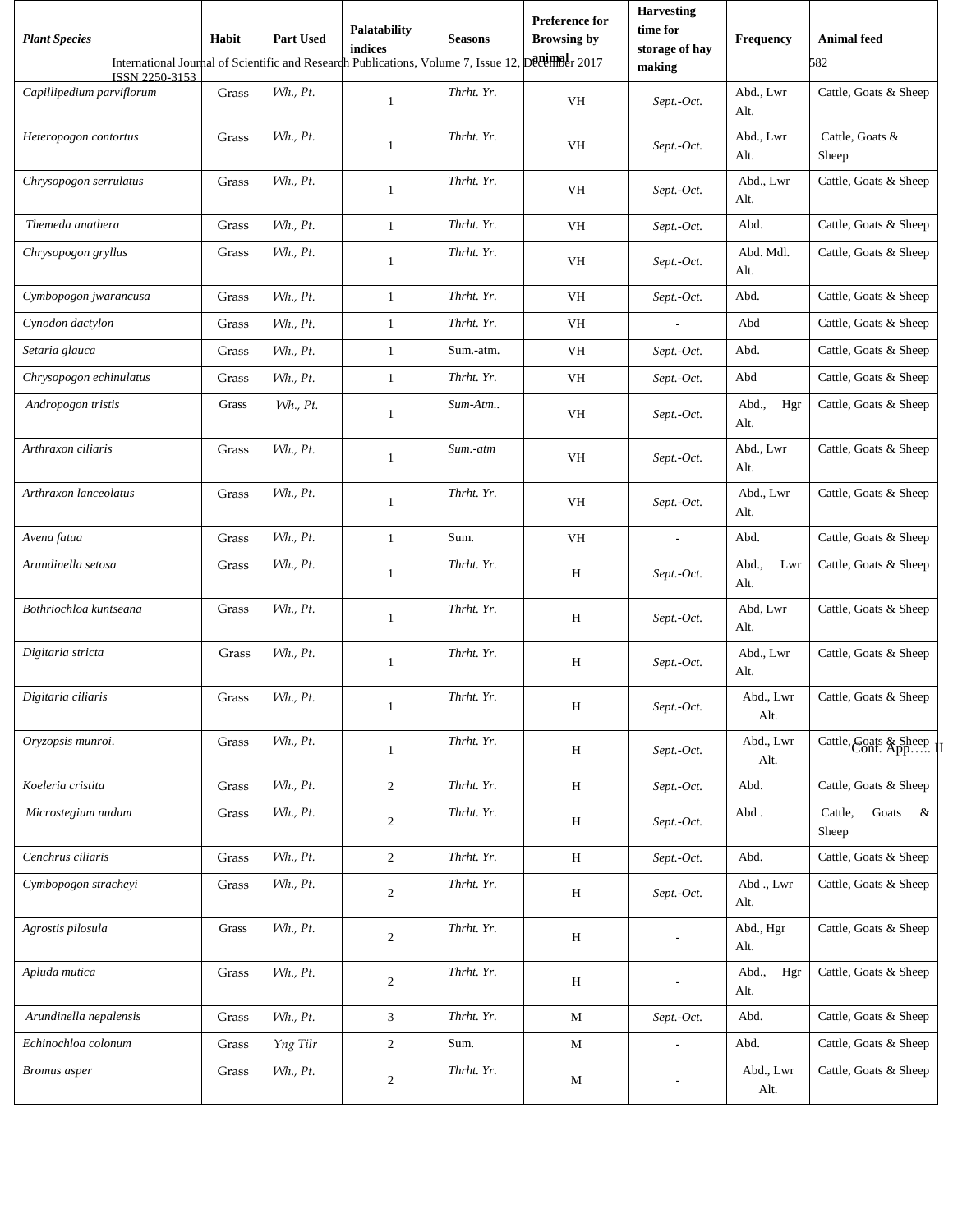| Calamagostis pilosula  | Grass | Wh., Pt.        | $\overline{c}$ | Thrht. Yr. | M |                          | Abd, Hgr<br>Alt.     | Cattle,<br>Goats<br>&<br>Sheep    |
|------------------------|-------|-----------------|----------------|------------|---|--------------------------|----------------------|-----------------------------------|
| Calamagrostis littorea | Grass | Wh., Pt.        | $\mathfrak{2}$ | Thrht. Yr. | M |                          | Frqt., Hgr<br>Alt.   | Cattle, Goats & Sheep             |
| Eulaliopsis binata     | Grass | Wh., Pt.        | $\overline{2}$ | Thrht. Yr. | M |                          | Abd.,<br>Lwr<br>Alt. | Cattle, Goats & Sheep             |
| Polypogon fugax        | Grass | Wh., Pt.        | $\overline{2}$ | Thrht. Yr. | M |                          | Abd., Hgr<br>Alt.    | Cattle, Goats & Sheep             |
| Oplismenus compositus  | Grass | Wh., Pt.        | $\mathfrak{2}$ | Thrht. Yr. | M |                          | Abd.                 | Cattle,<br>Goats<br>$\&$<br>Sheep |
| Pennisetum purpureum   | Grass | Wh., Pt.        | $\overline{c}$ | Thrht. Yr. | M | $\overline{\phantom{a}}$ | Abd                  | Cattle, Goats & Sheep             |
| Imperata cylindrica    | Grass | Wh., Pt.        | 3              | Thrht. Yr. | L |                          | Abd., Lwr<br>Alt.    | Cattle, Goats & Sheep             |
| Pennisetum orientale   | Grass | Wh., Pt.        | 3              | Thrht. Yr. | L | $\overline{\phantom{a}}$ | Abd.                 | Cattle, Goats & Sheep             |
| Eragrostis nigra       | Grass | Wh., Pt.        | 3              | Sum.-atm.  | L |                          | in<br>grazed<br>area | Cattle & Sheep                    |
| Eragrostis tenella     | Grass | Wh., Pt.        | 3              | Sum.-atm.  | L |                          | in grazed<br>area    | Cattle & Sheep                    |
| Poa annua              | Grass | <i>Wh., Pt.</i> | 3              | Sum.-atm.  | L |                          | in grazed<br>area    | Cattle & Sheep                    |
| Erianthus filifolius   | Grass | Wh., Pt.        | 3              | Thrht. Yr. | L | ٠                        | Abd.                 | Cattle, Goats & Sheep             |
| Cymbopogon gidarba     | Grass | Wh., Pt.        | 3              | Thrht. Yr. | L |                          | Abd.<br>Lwr<br>Alt.  | Cattle, Goats & Sheep             |

| <b>Sedges</b>           |        |          |              |      |    |                          |                 |                 |
|-------------------------|--------|----------|--------------|------|----|--------------------------|-----------------|-----------------|
| Cyperus niveus          | Sedger | Yng Tilr | ◠            | Sum. | М  |                          | Rare            | Cattle, & Sheep |
| Carex aristata          | Sedges | Yng Tilr | 3            | Sum. | L  | $\overline{\phantom{a}}$ | Frqt., Hgr Alt. | Cattle, & Sheep |
| Carex nubigena          | Sedges | Yng Tilr | 3            | Sum. | L  | $\overline{\phantom{a}}$ | Frqt., Hgr Alt. | Cattle, & Sheep |
| Bulbostylis densa       | Sedges | Yng Tilr | 3            | Sum. | VL |                          | Frqt with grass | Cattle, & Sheep |
| Cyperus squarrosum      | Sedges | Yng Tilr | 3            | Sum. | VL |                          | Rare            | Cattle, & Sheep |
| Fimbristylis ferruginea | Sedges | Yng Tilr | $\mathbf{3}$ | Sum. | VL |                          | Rare            | Cattle, & Sheep |
| Kobresia capikkifolia   | sedges | Yng Tilr | $\sim$       | Sum. | VL |                          | Rare            | Cattle, & Sheep |

**Appendix III:** Palatable Climbers of Chhachpur Valley

| <b>Plant Species</b>  | Habit   | <b>Part Used</b> | Palatability<br>indices | <b>Seasons</b> | <b>Preference for</b><br><b>Browsing by</b><br>animal | Frequency       | <b>Animal feed</b>       |
|-----------------------|---------|------------------|-------------------------|----------------|-------------------------------------------------------|-----------------|--------------------------|
| Rhynchosia himalensis | Climber | Wh., Pt.         |                         | Sum.           | <b>VH</b>                                             | Frqt., Lwr Alt. | Cattle, Goats &<br>Sheep |
| Vicia sativa          | Climber | Wh., Pt.         |                         | Spr., Sum.     | VH                                                    | Frqt.           | Cattle, Goats &<br>Sheep |
| Vicia tetrasperma     | Climber | $Wh.$ , Pt.      |                         | Spr., Sum.     | <b>VH</b>                                             | Frqt.           | Cattle, Goats &          |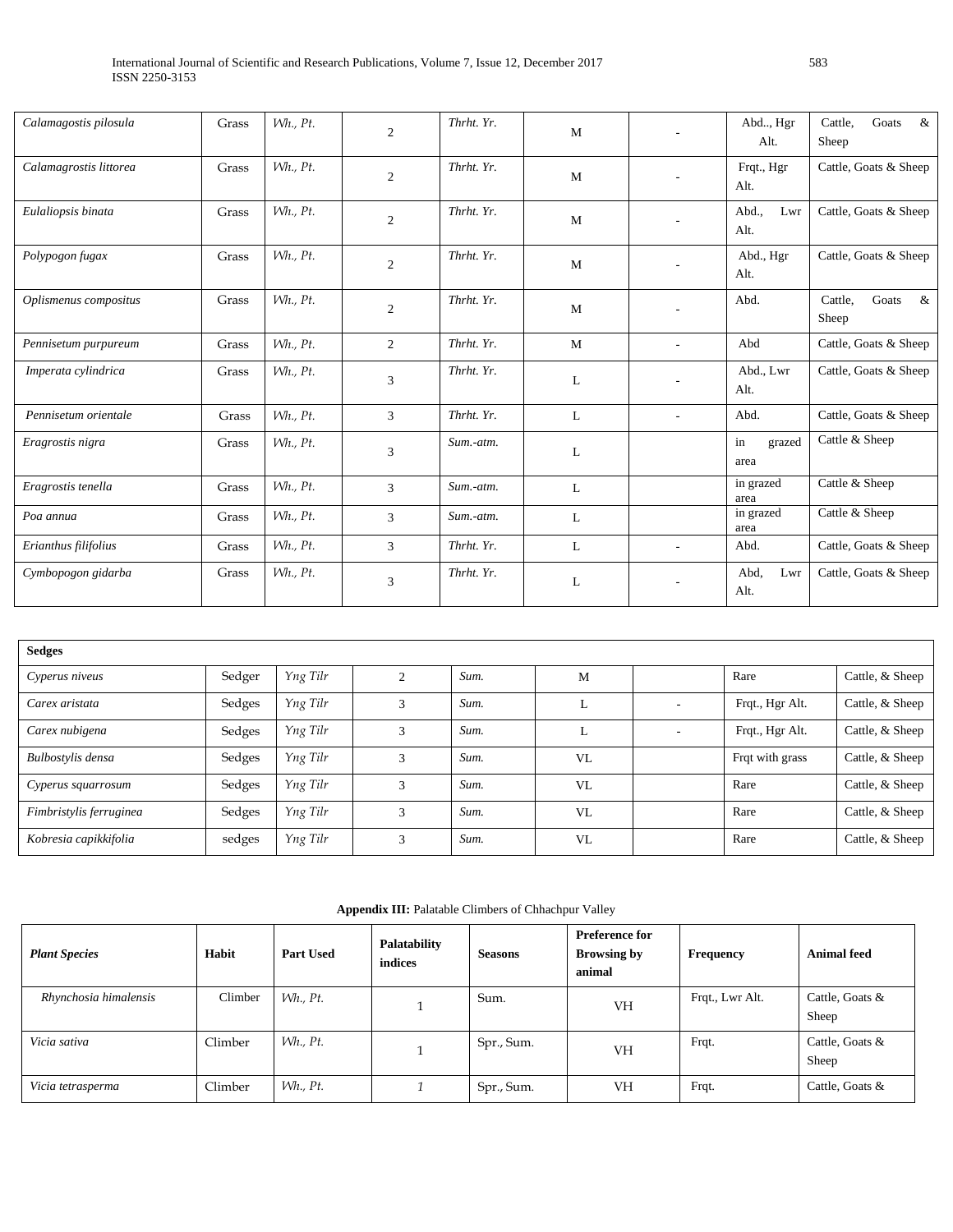|                         |         |          |                |            |           |                 | Sheep                    |
|-------------------------|---------|----------|----------------|------------|-----------|-----------------|--------------------------|
| Cuscuta reflexa         | Climber | Wh., Pt. | $\mathbf{1}$   | Sum.-Atm.  | <b>VH</b> | Frqt.           | Cattle, Goats &<br>Sheep |
| Cissampelos pareira     | Climber | Wh., Pt. | $\mathbf{1}$   | Sum.-Atm.  | H         | Frqt.           | Cattle, Goats &<br>Sheep |
| Cocculus villosus       | Climber | Wh., Pt. | $\mathbf{1}$   | Sum.       | H         | Frqt.           | Cattle, Goats &<br>Sheep |
| Atylosia volubilis      | Climber | Wh., Pt. | $\mathbf{1}$   | Sum.       | H         | Frqt.           | Cattle, Goats &<br>Sheep |
| Hedra nepalensis        | Climber | Lvs.     | $\mathbf{1}$   | Winter     | H         | Frqt.           | Goats & Sheep            |
| Caesalpinia decapetala  | Climber | Lvs.     | 1              | Spr.-Atm.  | H         | Frqt.           | Goats & Sheep            |
| Euonymus echinatus      | Climber | Lvs.     | $\overline{2}$ | Sum.       | M         | Frqt.           | Cattle, Goats &<br>Sheep |
| Clematis grata          | Climber | Lvs.     | $\overline{2}$ | Sum.       | M         | Frqt.           | Cattle, Goats &<br>Sheep |
| Melothria heterophyllum | Climber | Wh., Pt. | $\overline{2}$ | Sum.       | M         | Frqt.           | Cattle, Goats &<br>Sheep |
| Ipomoea obscura         | Climber | Lvs.     | $\overline{2}$ | Sum.       | M         | Frqt., Lwr Alt. | Cattle, Goats &<br>Sheep |
| Ipomoea purpurea        | Climber | Lvs.     | $\overline{2}$ | Sum.       | M         | Frqt., Lwr Alt. | Cattle, Goats &<br>Sheep |
| Smilax glaucophylla     | Climber | Lvs.     | 3              | Thrht. Yr. | M         | Frqt.           | Cattle, Goats &<br>Sheep |

| Appendix IV: Palatable Shrubs of Chhachpur Valley |  |
|---------------------------------------------------|--|
|                                                   |  |

| <b>Plant Species</b>     | Habit | Part Used       | Palatability<br>indices | <b>Seasons</b> | <b>Preference for</b><br><b>Browsing by</b><br>animal | Frequency       | <b>Animal</b> feed    |
|--------------------------|-------|-----------------|-------------------------|----------------|-------------------------------------------------------|-----------------|-----------------------|
| Berberis chitria         | Shrub | Lvs. Twigs      |                         | Winter.        | VH                                                    | Frqt., Lwr Alt. | Goats & Sheep         |
| Berberis lycium          | Shrub | Lvs. Twigs      |                         | Winter.        | <b>VH</b>                                             | Frqt., Lwr Alt. | Goats & Sheep         |
| Desmodium floribundum    | Shrub | Lvs. Twigs      |                         | Sum., Atm.     | <b>VH</b>                                             | Frqt.           | Cattle, Goats & Sheep |
| Desmodium racemosum      | Shrub | Lvs. Twigs      |                         | Sum., Atm.     | <b>VH</b>                                             | Frqt.           | Cattle, Goats & Sheep |
| Indigofera gangetica     | Shrub | Lvs. Twigs      |                         | Sum., Atm.     | <b>VH</b>                                             | Frqt.           | Cattle, Goats & Sheep |
| Indigofera heterantha    | Shrub | Lvs. Twigs      |                         | Sum., Atm.     | <b>VH</b>                                             | Frqt.           | Cattle, Goats & Sheep |
| Reinwardtia indica       | Shrub | <i>Wh., Pt.</i> |                         | Spr., Sum.     | H                                                     | Frqt., Lwr Alt. | Cattle, Goats & Sheep |
| Debregeasia velutina     | Shrub | Lvs. Twigs.     |                         | Winter.        | H                                                     | Frgt., Lwr Alt. | Goats & Sheep         |
| Zanthoxylum armatum      | Shrub | Lys., twigs     | $\overline{2}$          | Winter.        | H                                                     | Frqt., Lwr Alt. | Goats & Sheep         |
| Cotoneaster rotundifolia | Shrub | Lys.            | 2                       | Thrht. Yr.     | H                                                     | Frqt., Lwr Alt. | Goats & Sheep         |
| Indigofera dosua         | Shrub | Lys. Twigs      | $\overline{2}$          | Sum.-Atm.      | M                                                     | Frqt., Lwr Alt. | Cattle, Goats & Sheep |
| Rosa brunonii            | Shrub | Lvs.            | $\overline{2}$          | Spr., Sum.     | M                                                     | Frqt., Hgr Alt. | Cattle, Goats & Sheep |
| Rubus ellipticus         | Shrub | Lys.            | $\overline{c}$          | Winter.        | M                                                     | Frqt.           | Goats & Sheep         |
| Rubus lasiocarpus        | Shrub | Lys.            | $\overline{2}$          | Sum.-Atm.      | M                                                     | Frqt.           | Goats & Sheep         |
| Rubus macilentus         | Shrub | Lvs.            | 2                       | Winter.        | M                                                     | Frqt.           | Goats & Sheep         |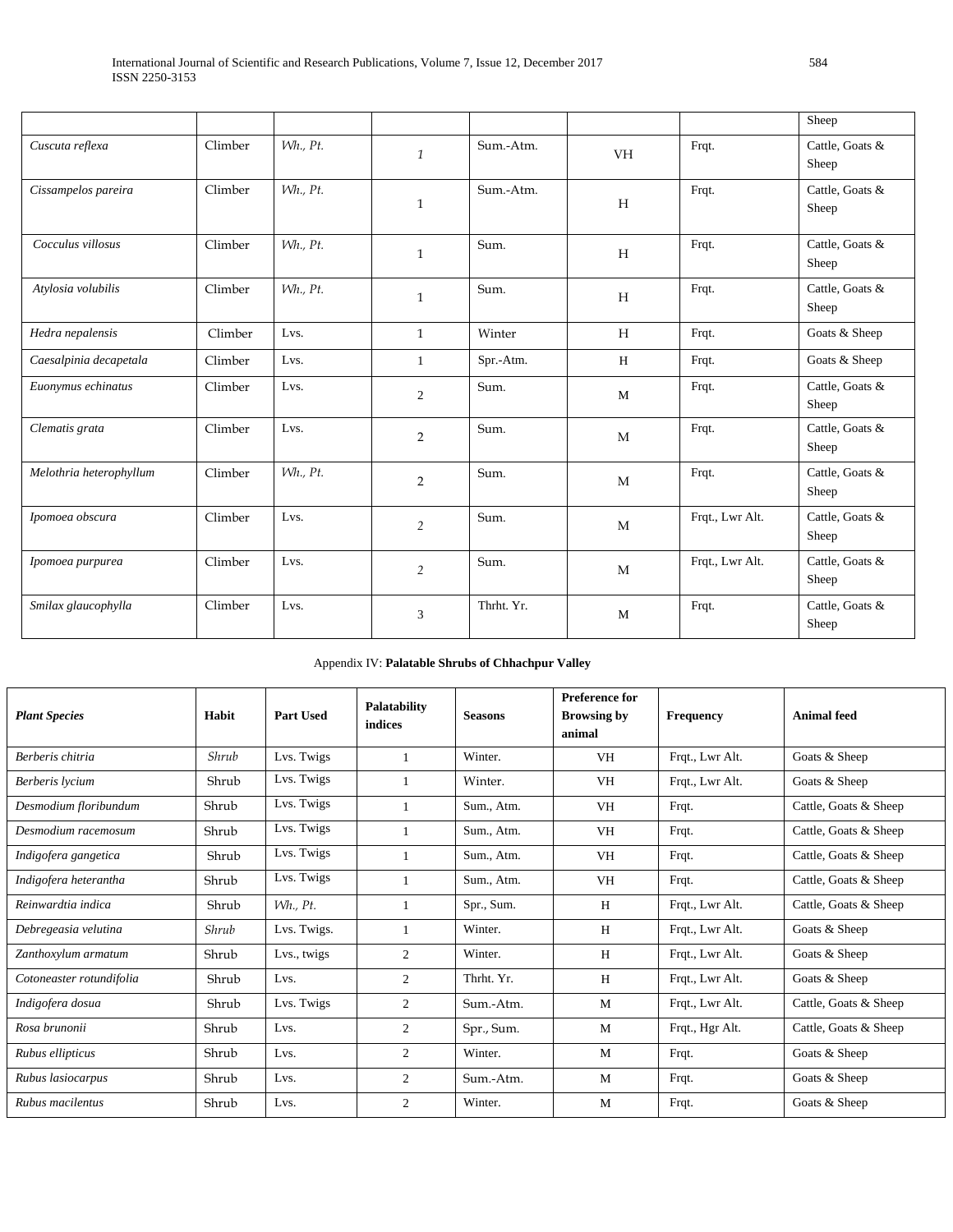| Spiraea canescens         | Shrub | Lvs. Twigs | 2              | Sum.        | M                               | Frqt., Hgr Alt. | Goats & Sheep         |
|---------------------------|-------|------------|----------------|-------------|---------------------------------|-----------------|-----------------------|
| Spiraea sorbifolia        | Shrub | Lys. Twigs | 2              | Sum.        | М                               | Frqt., Hgr Alt. | Goats & Sheep         |
| Lespedzea gerardiana      | Shrub | Lvs. Twigs | 2              | Sum.-Atm.   | M                               | Frqt.           | Cattle, Goats & Sheep |
| Cotoneaster bacillaris    | Shrub | Lvs.       | 2              | Winter-Spr. | M                               | Frqt., Hgr Alt. | Goats & Sheep         |
| Inula cappa               | Shrub | Yng Lvs.   | 2              | Sum.-Atm.   | M                               | Frqt.           | Cattle, Goats & Sheep |
| Inula cuspidate           | Shrub | Yng Lvs.   | 2              | Sum.        | М                               | Frqt.           | Cattle, Goats & Sheep |
| Lonicera quinquelocularis | Shrub | Lvs.       | 3              | Sum.        | M                               | Frqt.           | Goats & Sheep         |
| Viburnum mullaha          | Shrub | Yng Lvs.   | 3              | Sum.        | M                               | Frqt.           | Goats & Sheep         |
| Viburnum nervosum         | Shrub | Yng Lvs.   | 3              | Sum.        | M                               | Frqt.           | Goats & Sheep         |
| Roylea calycina           | Shrub | Lvs.       | 3              | Sum.        | M                               | Rare            | Cattle, Goats & Sheep |
| Sarcococca saligna        | Shrub | Lvs.       | 3              | Sum.        | L                               | Rare            | Goats & Sheep         |
| Berberis aristata         | Shrub | Lvs.       | $\mathfrak{Z}$ | Sum.        | L                               | Frqt., Hgr Alt. | Goats & Sheep         |
| Berberis asiatica         | Shrub | Lvs.       | 3              | Sum.        | L                               | Frqt., Hgr Alt. | Goats & Sheep         |
| Hypericum oblongifolium   | Shrub | Yng Lvs.   | $\mathfrak{Z}$ | Sum.        | L                               | Frqt., Lwr Alt. | Goats & Sheep         |
| Lespedeza juncea          | Shrub | Yng. Lvs.  | 3              | Sum.        | L                               | Frqt., Lwr Alt. | Cattle, Goats & Sheep |
| Lespedeza sericea         | Shrub | Yng. Lvs.  | 3              | Sum.        | L                               | Frqt., Lwr Alt. | Cattle, Goats & Sheep |
| Deutzia staminea          | Shrub | Lvs        | 3              | Sum.-Atm.   | L                               | Frqt., Hgr Alt. | Goats & Sheep         |
| Cyathula capitata         | Shrub | Yng. Lvs.  | 3              | Sum.        | L                               | Frqt., Lwr Alt. | Goats & Sheep         |
| Cyathula tomentosa        | Shrub | Yng. Lvs.  | $\mathfrak{Z}$ | Sum.        | L                               | Frqt., Lwr Alt. | Goats & Sheep         |
| Lamium album              | Shrub | Yng. Lvs.  | 3              | Sum.        | L                               | Frqt.           | Goats & Sheep         |
| Calamintha umbrosa        | Shrub | Yng. Lvs.  | 3              | Sum.        | $\mathbf L$                     | Frqt.           | Goats & Sheep         |
| Urena lobata              | Shrub | Yng. Lvs.  | 3              | Sum.        | L                               | Rare            | Cattle, Goats & Sheep |
| Potentilla fruticosa      | Shrub | Lvs.       | 3              | Sum.        | L                               | Rare            | Goats & Sheep         |
| Jasminum humile           | Shrub | Lvs.       | $\mathfrak{Z}$ | Spr., Sum.  | $\mathbf L$                     | Frqt., Hgr Alt. | Goats & Sheep         |
| Cynanchum vincetoxicum    | Shrub | Lvs.       | $\mathfrak{Z}$ | Sum.        | L                               | Frqt.           | Goats & Sheep         |
| Elsholtzia cristata       | Shrub | Yng. Lvs.  | 3              | Sum.        | <b>VL</b>                       | Frqt., Hgr Alt. | Goats & Sheep         |
| Coriaria nepalensis       | Shrub | Lvs.       | 3              | Sum.        | $\ensuremath{\text{VL}}\xspace$ | Frqt., Hgr Alt. | Cattle, Goats & Sheep |
| Buddleja asiatica         | Shrub | Yng. Lvs.  | $\mathfrak{Z}$ | Spr., Sum.  | $\ensuremath{\text{VL}}\xspace$ | Frqt., Lwr Alt. | Goats & Sheep         |
|                           |       |            |                |             |                                 |                 |                       |

Appendix V: **Palatable Tree Species lopped by local people to feed their animals in Chhachpur Valley**

| <b>Plant Species</b>     | Habit | <b>Part Used</b> | Palatability<br>indices | <b>Seasons</b> | Preference<br>for Browsing<br>by animal | <b>Lopping</b><br>seasons | <b>Frequency</b> | Animal feed           |
|--------------------------|-------|------------------|-------------------------|----------------|-----------------------------------------|---------------------------|------------------|-----------------------|
| Ouercus floribunda       | Tree  | Lvs., Twig       |                         | Winter.        | <b>VH</b>                               | Wnt.                      | Frqt., Hgr Alt.  | Cattle, Goats & Sheep |
| Ouercus leucotrichophora | Tree  | $Lvs.$ Twig      |                         | Winter.        | <b>VH</b>                               | Wnt.                      | Frqt.            | Cattle, Goats & Sheep |
| Grewia optiva            | Tree  | Lvs., Twig       |                         | Winter         | <b>VH</b>                               | Wnt.                      | Frqt., Lwr Alt.  | Cattle, Goats & Sheep |
| Pistacia khinjuk Stocks. | Tree  | $Lvs.$ Twig      |                         | Sum.           | H                                       | Sum.                      | Frqt., Lwr Alt.  | Cattle, Goats & Sheep |
| Prunus cerasoides        | Tree  | Lvs., Twig       |                         | Sum.           | H                                       | Sum.                      | Frat., Lwr Alt.  | Cattle, Goats & Sheep |
| Quercus semecarpifolia   | Tree  | $Lvs.$ Twig      | $\overline{c}$          | Sum.           | M                                       | Sum.                      | Frqt., Hgr Alt.  | Cattle, Goats & Sheep |
| Ficus auriculata         | Tree  | Lvs.             | $\overline{c}$          | Sum.           | M                                       | Winter                    | L. Frqt.         | Cattle, Goats & Sheep |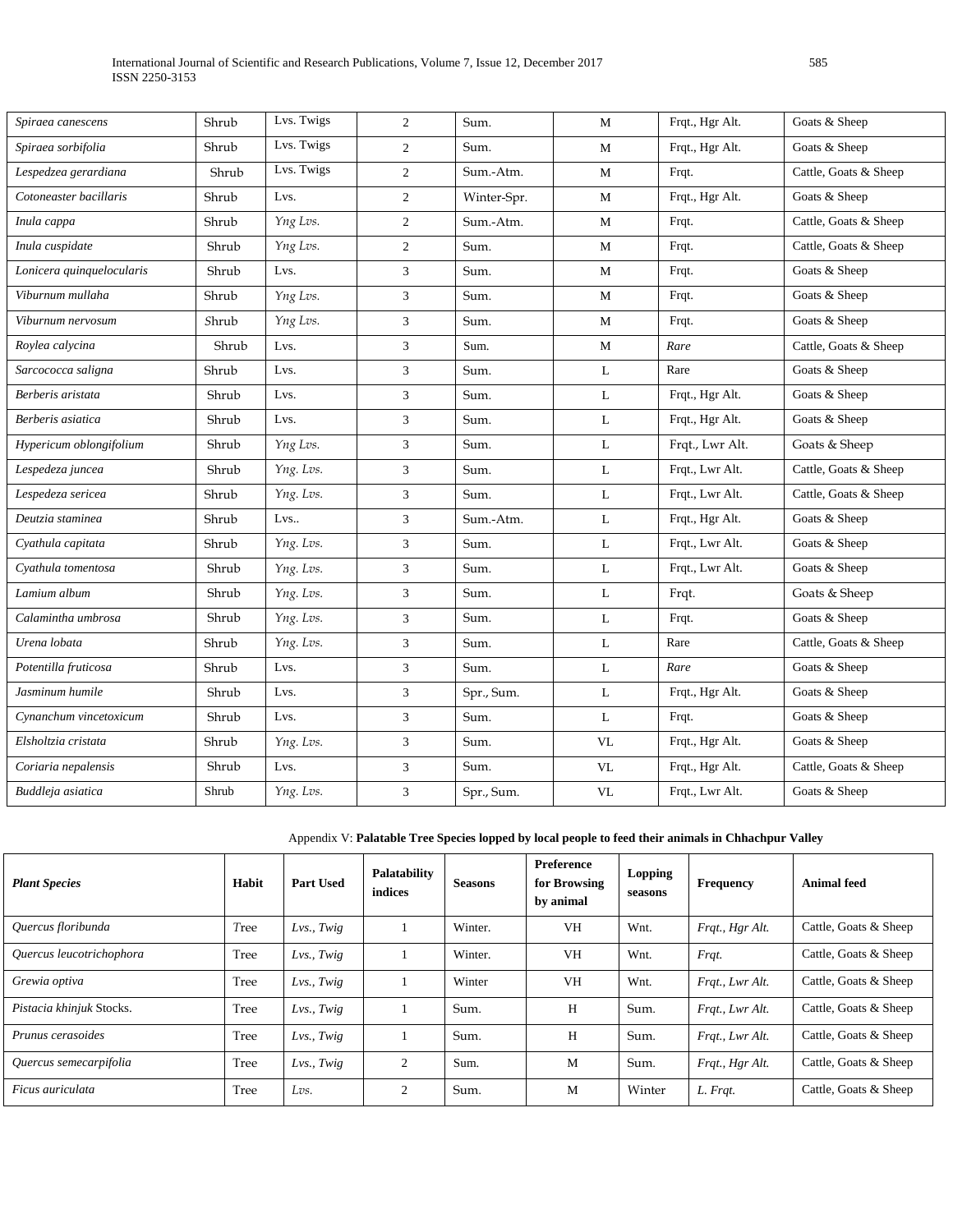| Machilus gamblei     | Tree        | $Lvs.$ Twig | Sum.       | M         | Wnt.                     | L. Frat. | Cattle, Goats & Sheep |
|----------------------|-------------|-------------|------------|-----------|--------------------------|----------|-----------------------|
| Pyrus pashia         | Tree        | Lvs.        | Sum.       |           | $\overline{\phantom{0}}$ | Frqt.    | Goats & Sheep         |
| Symplocos paniculata | Tree        | Lvs.        | Thrht. Yr. |           |                          | Frqt.    | Goats & Sheep         |
| Ficus palmate        | Tree        | Lvs.        | Atm.-Wint  |           |                          | L. Frqt. | Goats & Sheep         |
| Alnus nitida         | Tree        | Lvs.        | Sum.       | VL        | $\overline{\phantom{a}}$ | Frqt.    | Goats & Sheep         |
| Morus serrata        | <b>Tree</b> | Lvs., Twig  | Sum.       | <b>VH</b> | Sum.                     | L. Frqt. | Cattle, Goats & Sheep |

**\*Cattle:** Buffalos, Cows and Oxen; **Wh., Pt.:** Whole Plant; **Lvs.:** Leaves; **Lvs., Yng St.:** Leaves, Young shoot or stem; **Yng Lvs.:** Young Leaves**; Yng Tilr.:** Young Tillers; **VH:** Very High; **H:** High; **M:** Medium; **L:** Low; **VL:** Very Low; **V. Frqt.:** Very Frequent; **Frqt.:** Frequent; **Frqt., Hgr Alt.:** Frequent Higher Altitude; **Frqt., Lwr Alt.:** Frequent Lower Altitude; **L. Frqt***.***:** Less Frequent; **VR:** Very Rare; **Wnt., Spr.:**  Winter, Spring; **Sum.:** Summer; *Thrht. Yr.***:** Throughout Year; **Wnt.:** Winter; **Atm.:** Autumn; **Abd:** Abundant

#### **REFERENCES**

- 1) Awasthi A, Uniyal, SK, Rawat GS and Sathyakumar S, 2003. Food plants and feeding habits of Himalayan ungulates, *Current Science.,* 85 (6): 719-723.
- 2) Hussain F, and. Mustafa G, 1995. Ecological studies on some pasture plants in relation to animal use found in Nasirabad Valley, Hunza, Pakistan. *Pak. J. Pl. Sci.,* 1(2): 263-272.
- 3) Lokender Singh, 2007. Biodiversity conservation and management practices for the sustainable development of temperate grassland of district Shimla, Himachal Pradesh, Ph. D. Thesis, University of H. N. B. Garhwal, Srinagar, Garhwal.
- 4) Manjrekar N, 1997. Ph. D. thesis, Saurashtra University, Rajkot, p. 123.
- 5) Mishra C, 2001 Doctoral thesis, Wageningen University, Netharlands, p. 123.
- 6) Mishra C, and Johnsingh AJT, 1996. Journal of zool. (London), 240, 573-580.
- 7) Mitchel A A and Wilcox DG, 1994. Arid Shrubland Plants of Western Australia. University of Western Australia Press, Perth, 478 pp.
- 8) Noor E, 1978. Coparison of grazed and ungraged vegetation of sub-alpine ecological zone at *Sari. Pak. J. For.,* 28: 186-189.
- 9) Russel, P and Fletcher W, 2003. Relative Palatability of Selected Perennial Plants in the Southern Rangelands of Western Australia- Result of a Survey of Rangeland Practitioners, *Range Management Newsletter*, 03/03.